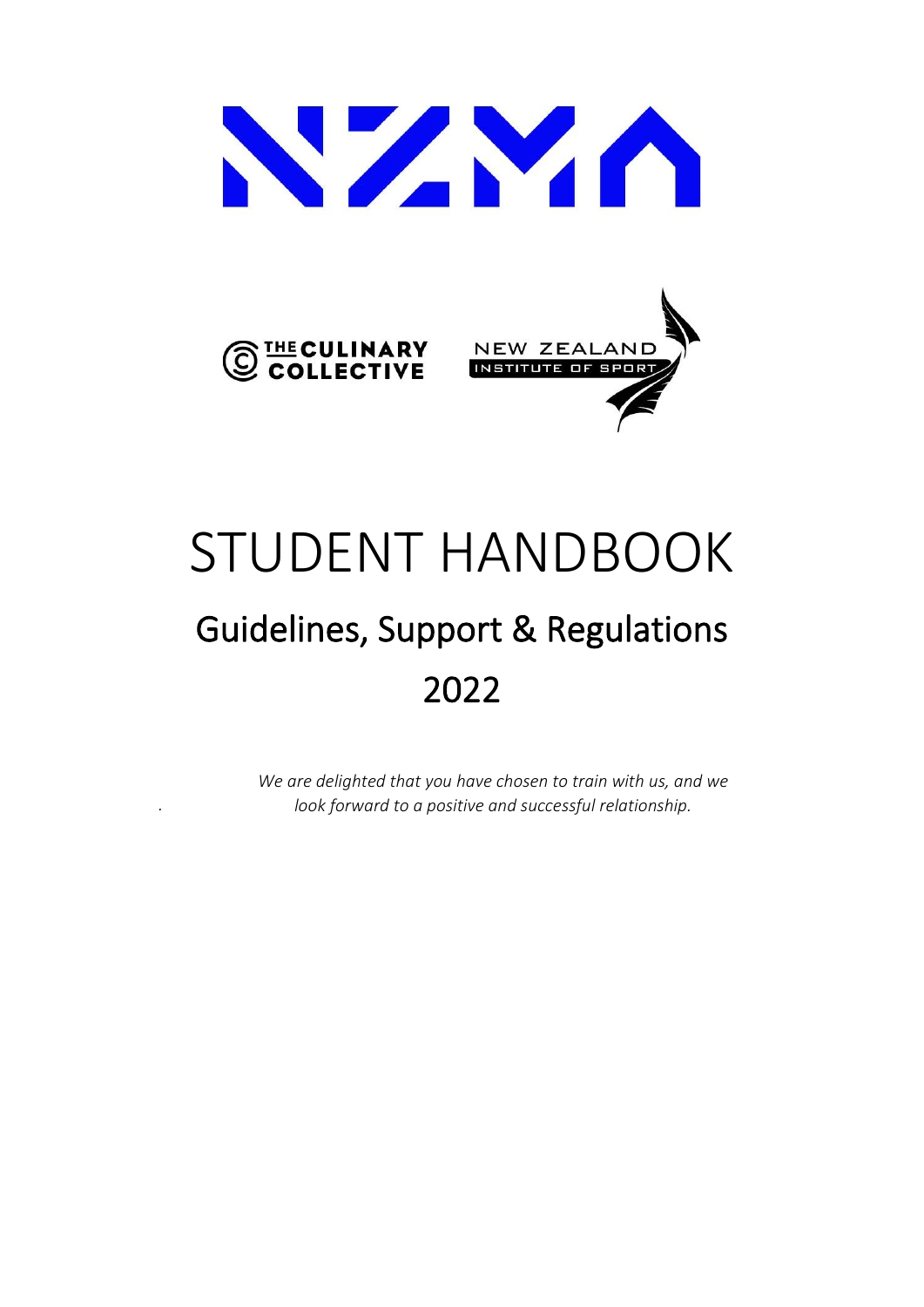#### TABLE OF CONTENTS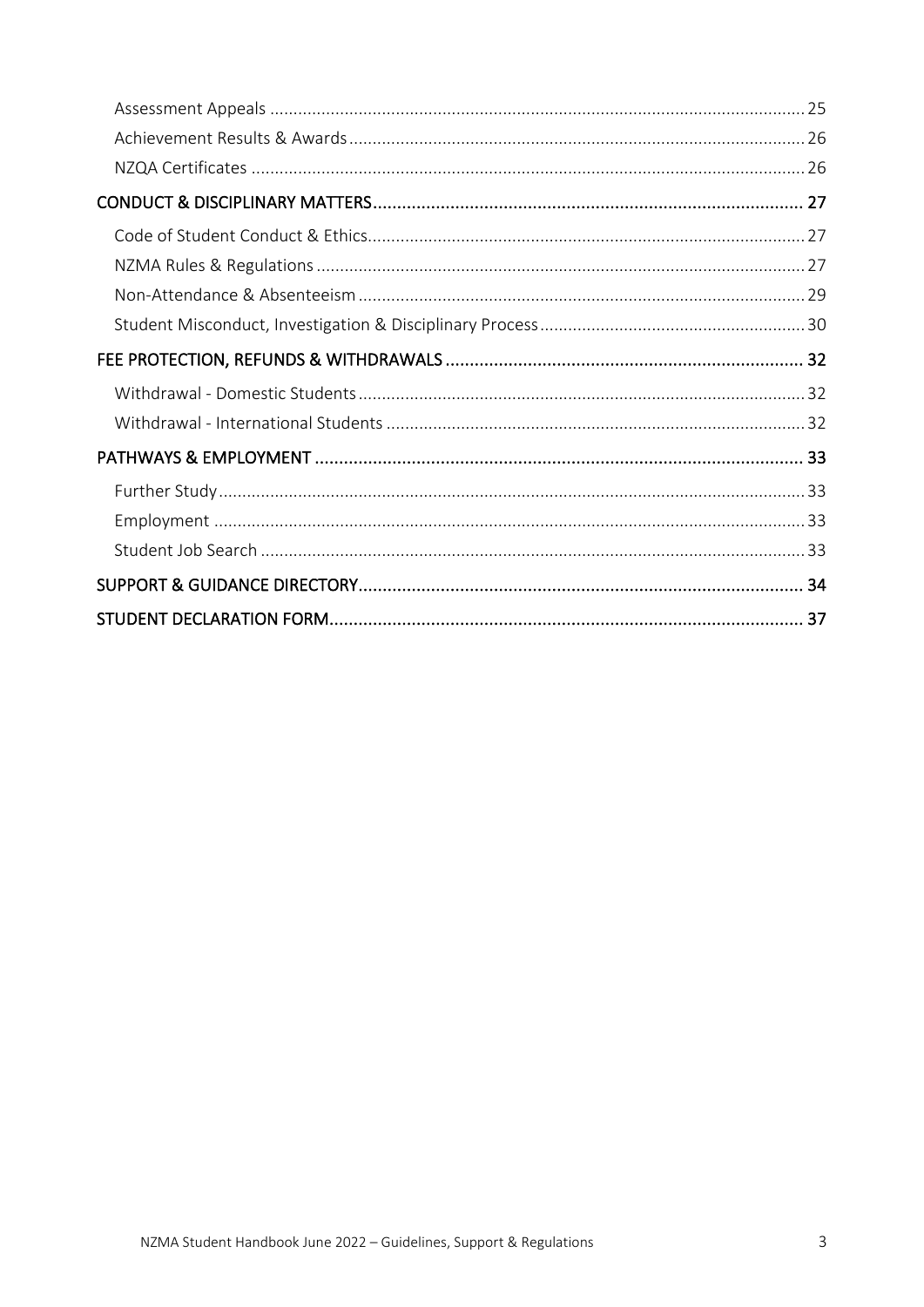Haere mai, Talofa lava, Kia orana, Fakaalofa lahi atu, Taloha ni, Bula vinaka, Malo e lelei, Mabuhay, Ahlan wa Sahlan, Annyeong haseyo, Ni hao, Namaste *- WELCOME!*

<span id="page-3-0"></span>This handbook is a guide for students on NZMA student policies, procedures, rules, and regulations, as well as the services and support available to you as a student of NZMA.

This is a good place to start if you have questions throughout your studies. Please take some time to read through the handbook and refer back to it whenever you have a question about how things work at NZMA.

We hope you enjoy your time with us - if you have any problems or concerns during the programme, please do not hesitate to discuss them with your class tutor or with someone from Management who will be more than happy to help.

### <span id="page-3-1"></span>Who we are

New Zealand Management Academies Limited (NZMA) is a registered and accredited NZQA tertiary provider. In addition to offering programmes under the NZMA brand we also operate the following trading names under the registration of NZMA. These are:

o The Culinary Collective (TCC) o New Zealand Institute of Sport (NZIS)

When NZMA is referred to in this handbook it is referring to all trading names and NZMA.

### <span id="page-3-2"></span>Campus Contact Details

#### Attendance Line -------- Call 0800 116 611

#### Auckland Central

NZMA & The Culinary Collective, 100 Symonds Street, Auckland Central 1010 Phone: 09 336 0040

#### Otahuhu

NZMA 12-16 Gordon Road, Otahuhu, Auckland 1062 Phone: 09 270 0082

#### Manukau NZMA 621 Great South Road, Manukau 2104 Phone: 09 262 0912

#### Sylvia Park

NZMA, The Culinary Collective & NZIS, 56-60 Carbine Road, Mt Wellington, Auckland 1060 Phone: 09 309 7802

#### Trades GSR

NZMA 807 Great South Road, Mt Wellington, Auckland 1060 Phone: 09 217 0500

#### Trades West

Parrs Park, 451 West Coast Road, Oratia, Auckland 0602 Phone: 09 217 0500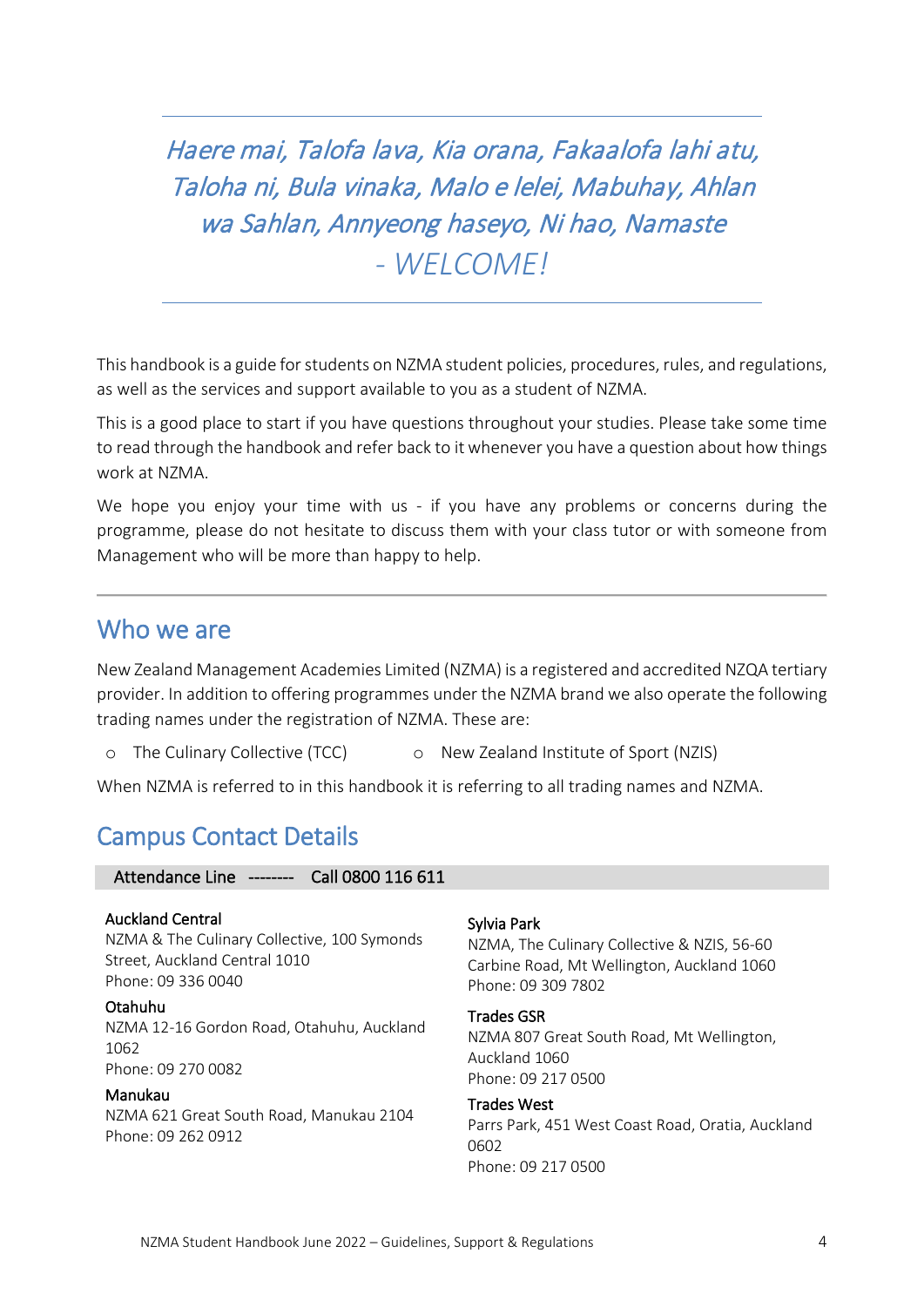#### Trades South

15C Vestey Drive, Mt Wellington, Auckland 1060 Phone: 09 217 0500

Trades Whangārei 8 Commerce Street, Whangārei 0110 Phone: 0800 222 833

Hamilton NZMA & The Culinary Collective, 94 Tristram Street, Hamilton 3204 Phone: 07 839 0930

Rotorua NZMA 1235 Eruera Street, Rotorua 3010 Phone: 07 213

#### Wellington

NZMA & NZIS, Wellington Railway Station, 2 Bunny Street, Pipitea, Wellington 6011 Phone: 04 801 2890

#### Porirua

NZMA 1 Prosser Street, Porirua, Wellington 5022 Phone: 04 801 2892

#### Christchurch

NZMA & NZIS 85 Peterborough Street, Christchurch Central 8013 Phone: 03 366 3489 1030

### <span id="page-4-0"></span>Getting Work Ready

While you are studying with us, we will train and upskill you to appreciate what behaviour a professional in your chosen industry looks like. We call that 'work ready'. Our industries need people who have a positive attitude, work well with others, communicate effectively and respectfully, are reliable and committed, and willing to learn.

NZMA's student code of conduct & ethics reflect the work ready expectations we have of all students. Being professional by meeting these expectations is required for participation and successful completion of every programme, for progression into other programmes and beyond into employment for your career pathway.

Please respect the other students in the programme. Look after, encourage, and help one another where you can. Arrive on time, give the tutors 100% and enjoy your classes!

#### Our Work Ready Expectations - applicable to all students

- Attendance level meets required standard for the programme, attending all scheduled classes and activities (reflecting workplace expectations for punctuality and reliability)
- Personal presentation and clothing worn on campus meets the NZMA dress code (reflecting workplace expectations and industry standards)
- Positive attitude and professional manner demonstrated at all times during your enrolment with us, including where you may be representing NZMA. Such as work placement, site visits, job interviews, job fairs.

Refer to the Student Code of Conduct & Ethics on page 27 for detailed requirements.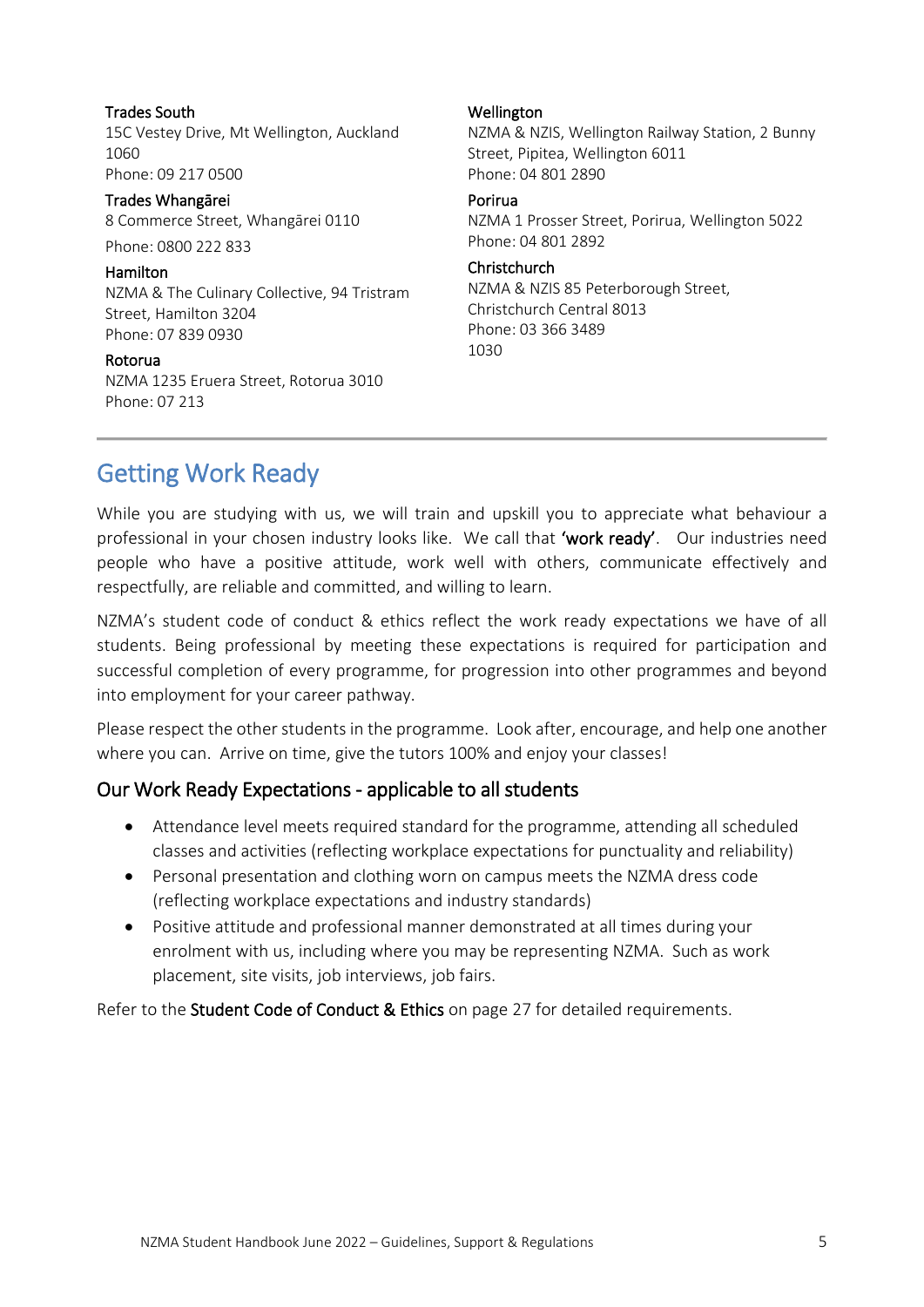# <span id="page-5-0"></span>A TO Z GUIDE

#### **Accommodation**

The campus can provide you with information on accessing suitable accommodation, as well as understanding your rights and obligations as a tenant in New Zealand.

#### Administration/Office Hours

Office hours are 8.00am – 5.00pm.

The administration team are there to assist with any queries you may have and are also available for all programme related issues including Studylink payments.

Administration staff can be extremely busy at certain times of the year so an appointment to see the appropriate person may be necessary.

#### Alcohol

Some programmes at NZMA cover the preparation and service of alcoholic beverages. If you do not wish to sample alcohol beverages due to personal reasons such as cultural, dietary, religious requirements etc, please ensure you advise your enrolment advisor and tutor. Where training and assessment involves tasting characteristics of alcoholic beverages, you may instead provide theory evidence ask your tutor what you need to provide.

If you are under the age of 18 years you will be prohibited from consuming alcohol, except where your parent or guardian has provided written consent at enrolment to participate in alcohol tasting as part of programme requirements.

#### Attendance

Your tutor will record attendance for every all on and offsite classes and programme activities and record any absences. The roll is checked during fire drills/ emergencies, so we need to know it is accurate.

You are required to attend every scheduled activity and lesson for the full duration of your programme. Call the attendance line to let your tutor know if you are unable to attend 0800 116 611.

See programme requirements on page 16 for details.

#### Childcare

For students who have children or childcare obligations please ensure you have arranged childcare as soon as possible to avoid missing out on study time.

If you are having trouble balancing your carer and study commitments, please speak with your tutor.

#### Community, Cultural & Support Services

A directory is located at the end of this handbook. If you need further help locating information, see your tutor or course advisor.

#### Compulsory Student Services Fee (CSSF)

The CSSF) funds a range of services we provide to students to enhance campus life and student wellbeing. These are the key services provided on top of education delivery supporting student needs, such as: Careers advice, guidance, and employment information; Counselling services; Advocacy and legal advice; Financial support and advice; Sport, recreation, and cultural services; and Health services.

#### Correspondence with industry

Programme activities may require you to seek information from people who are working in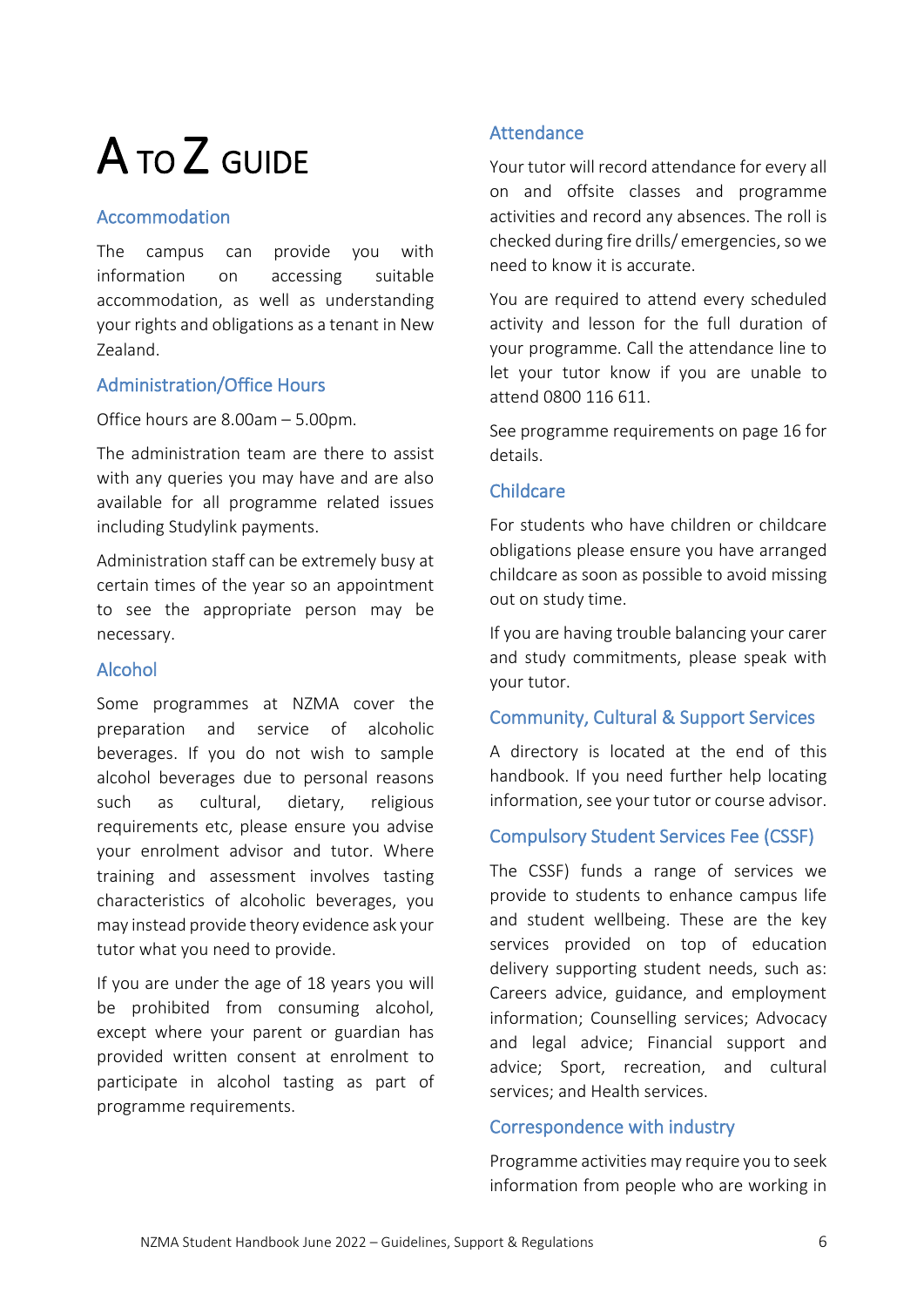an industry, either by email or letter. As these communications are going out under NZMA these must be approved by Campus Management.

Emails & Letters are to be printed and taken to your tutor for checking.

#### **Counselling**

We can arrange counsellors for students who may require help. Please ask your Course Tutor, Team Leader, or Campus Manager if you would like to make an appointment.

#### Dress Code

All clothing worn on campus must meet the dress code for that campus and programme. Talk to you tutor if you are having difficulty meeting the dress code.

If your programme does not have a uniform, you are welcome to wear clean, comfortable clothing that is campus appropriate. Refer to page 27-28 for details on prohibited items.

If you are a domestic student with a student loan, you can use your programme related costs to pay for any uniform that might be part of the programme requirements. These are usually detailed on your confirmation letter.

#### Emergency Services

Police, Fire or Ambulance: Telephone 111

#### Fees

There are a number of government funded Fee schemes for Domestic Students, including Fees Free and Targeted Training and Apprenticeship Fund (TTAF). You will be supported at enrolment to check if you are eligible for fees funding.

#### First Aid

Staff at each campus have completed first aid training. Find out who by looking at notice boards. There are first aid kits located at reception.

#### Food & Drink

Classrooms are a food free area.

If your campus has an onsite café, you will be able to purchase food including heathy options at student friendly prices. Other campuses will provide complimentary kitchen facilities which may include coffee, tea, milk, sugar and use of a microwave and fridge.

Should you place food in the fridge, please label and dispose of food items at the end of each day, as we will otherwise do this. It is It is your responsibility to clean up equipment you have used, dispose of rubbish, clear surfaces in shared spaces, so they stay tidy for others throughout the day.

#### **Graduation**

Graduation ceremonies are held mainly in December, and you will be advised of the details closer to the date of the event. Graduation is a time to celebrate your achievements with members of your class, family and friends, and the staff. As soon as you know the date, make sure you enter it in your diary! Students who have successfully met the criteria for gaining the NZQA certificates and / or our certificates are all eligible to participate in graduation.

#### Hazards & Risk

If you notice anything around the campus which you think could be a hazard or risk of harm, please inform your tutor, Campus Manager, or Health and Safety representative immediately.

#### International students

A Welcome booklet is provided to all international students at enrolment, and orientation will go through information specific to international student welfare needs such as:

• Accommodation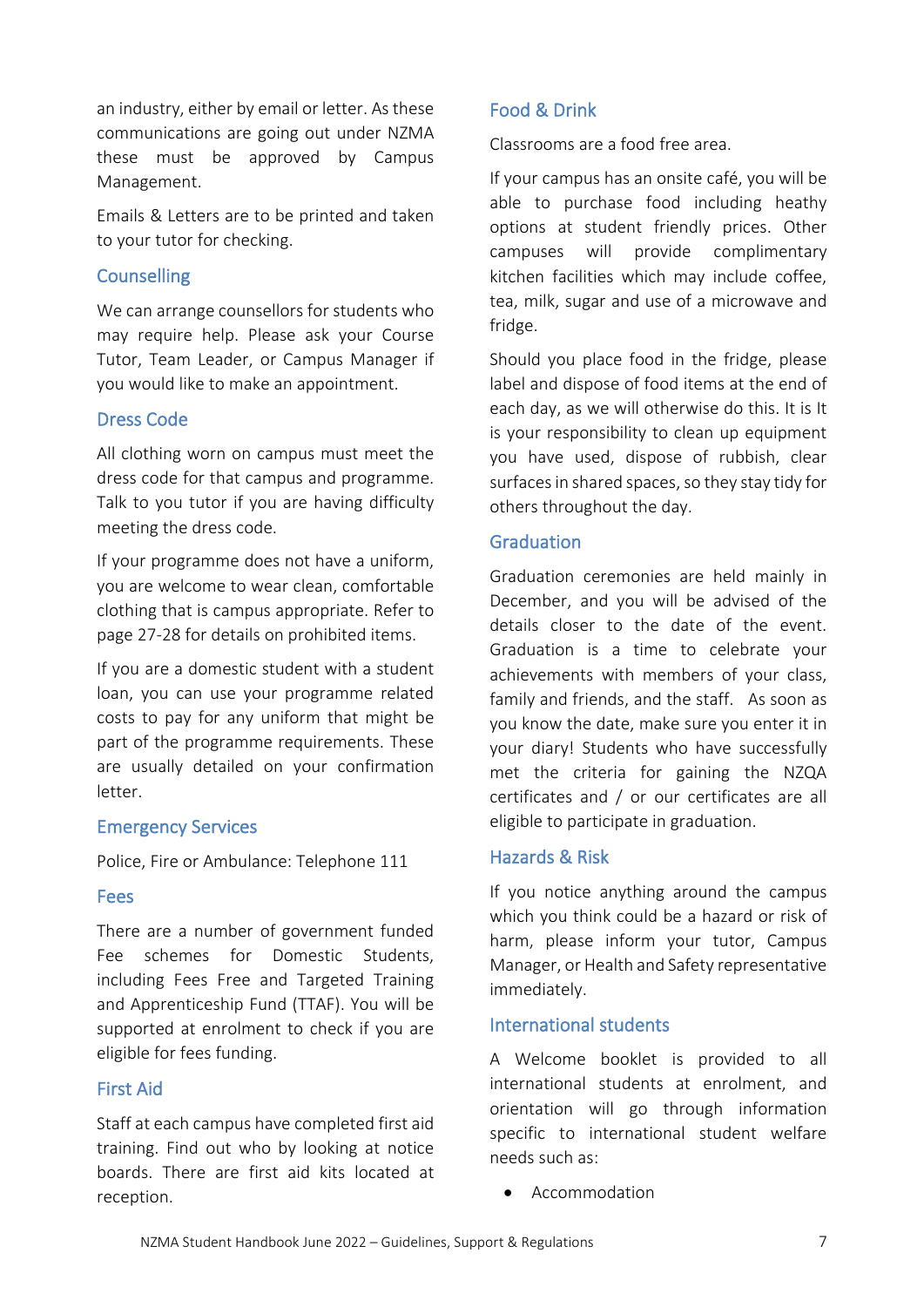- Culture
- Road safety and driving regulations and laws
- General student welfare requirements and requests

#### **Insurance**

International students must have a comprehensive medical accident and contents policy as a condition of their student visa. Insurance is monitored by the NZMA International Compliance Support Officer.

#### Lost Property

Please do not leave valuables or personal items unattended in classrooms or elsewhere on campus. NZMA will not take responsibility for damaged or lost property. If you do find misplaced property, please hand it to campus reception.

#### Mail & Messages

The office will only accept messages for students where these are urgent cases. To be contacted during class time for urgent issues (e.g. sick children), please ask for calls to be directed to campus reception, we will make every effort to pass the urgent message on to you.

Your personal mail / packages should not be sent to the campus, and we do not accept any responsibility for forwarding student mail or packages.

#### Medical Issues

If you have a serious medical condition such as an allergy, you need to advise NZMA of this and provide your GP or clinic's name. This ensures we have this information available in case of a medical event. If you are not registered with a doctor (or need one locally), ask the campus team for information in services.

#### Microsoft Teams

NZMA uses the Microsoft Teams platform (MSTeams) online learning activities and tools to access and upload information, collaborate, and communicate with your classmates and tutor.

MSTeams works in the cloud so once you have installed the app on your device, you can access the Class Team offsite as well.

We'll provide start-up guides, and your tutor will support you to use the platform when you start class with us.

#### Office 365 for Students

Using your student email address, you also have access to an online Office 365 application which enables them to use Microsoft products at home online for free. To access Office 365, you need to log into the following website using your student email address - [https://login.microsoftonline.com](https://login.microsoftonline.com/)

#### Open Door Policy

NZMA makes sure staff will be available to you during campus hours. If you have a problem or concern you, please speak with any member of staff you feel comfortable talking to.

#### Parking

This may vary from campus to campus. Where there is parking provided park only in the designated student areas. Check with Campus Reception if unsure.

#### Printing & Photocopying

You will be allocated a user ID and password. Each student is issued with a print credit limit for the duration of their programme.

Your tutor will advise you as to whether the above option is available at your campus.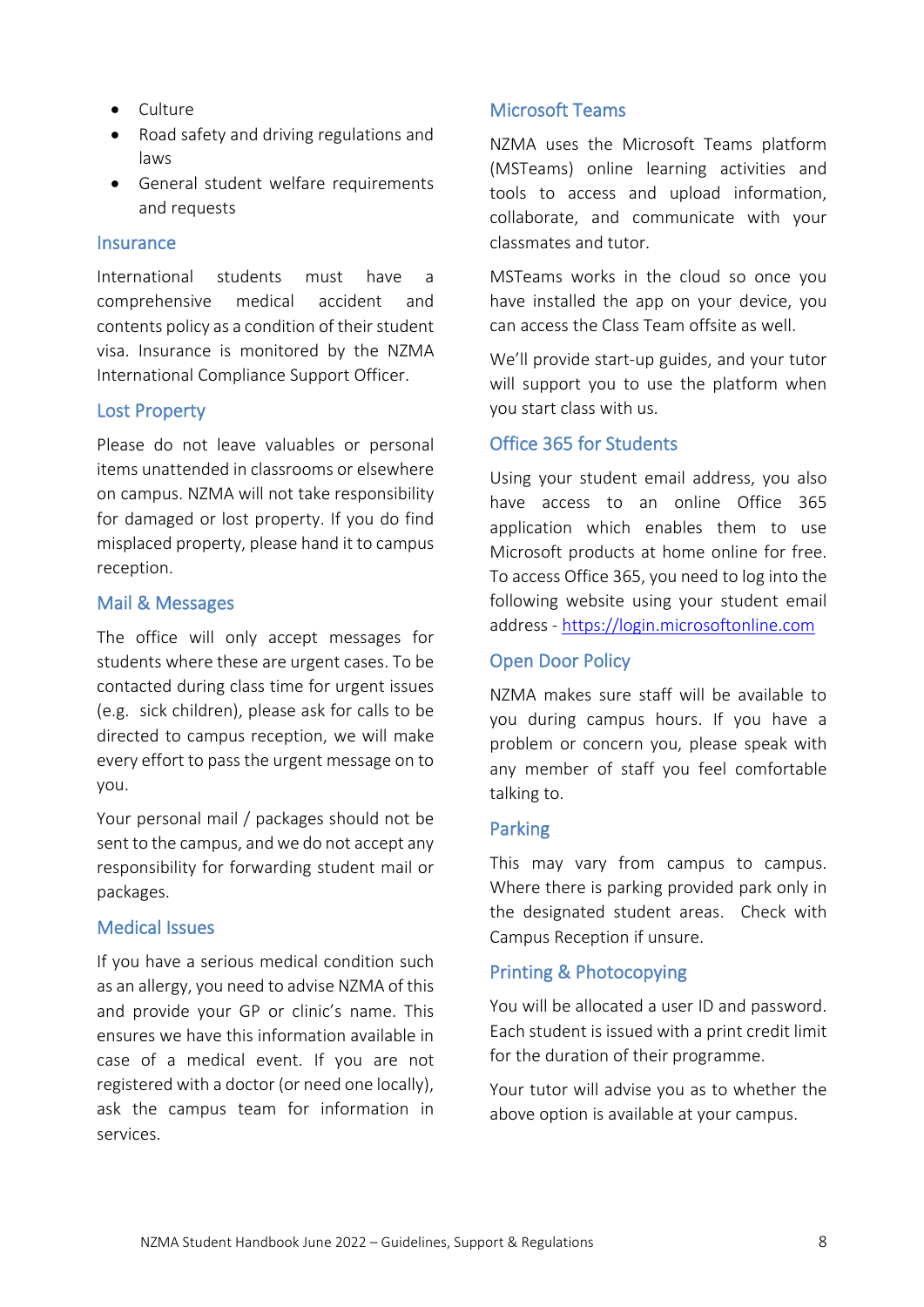#### Privacy & your Personal Information

The Privacy Act (2020) treats personal information as being private and confidential. Any information collected from you will not be used other than for the purpose it was collected.

NZMA staff will follow the principles of the Privacy Act and will not give out information about you to members of the public, family members or employers without your written consent. This also includes requests from authorities such as the Police –requests like this must be in writing, clearly stating what information is required and why, and under what authority it is being sought.

If you are under 18, specific information may be communicated to your parent or guardian.

#### Prohibited Items & Substances

We provide a safe enrolment for staff, students, and visitors; items and or substances that may cause harm or are used to threaten are not permitted. This includes being under the influence of alcohol, or substances on campus.

NZMA may engage a third-party agency with drug detection dogs to conduct a search on campus with dogs, where illegal drugs are suspected on campus.

#### Records

We will retain secure records of your enrolment and academic information on your electronic student file.

This information will be available to you on request should you require copies.

#### **Resources**

Your campus will be able to advise you what resources they have on-site and what resources are available on-line.

In some programmes additional textbooks are required for students to purchase. These will be identified.

Students need to demonstrate academic integrity, so if you want to download, copy, or print external resources you need to stay within the limits of copyright licences.

You can also join the public library for free. You will just need proof of your residential address such as a letter or bill.

#### Smoking & Vaping

We aim to provide a smoke-free environment for our students. Smoking directly in the front entrance of buildings or in other outside areas designated as smoke-free is prohibited. If your campus has a designated smoking area, please only use this area.

If your campus does not have a designated smoking area, you must not smoke anywhere on campus ground or in campus buildings.

Anyone wishing to smoke must be at least 50 metres away from campus grounds. Please respect our neighbours, environment & local community by not smoking and/or moving away where requested, and disposing of cigarette butts in rubbish bins.

#### Sonder Safety App

Sonder is a personal safety and mental health application that provides students with 24/7 assistance. The Sonder app is free for NZMA students to download, your tutor will explain how to download the app at induction See page 15 for details

#### Student Allowances

#### StudyLink

Domestic students enrolled with us may be eligible for student loans and/or allowances. Please contact Studylink directly to check your eligibility or talk with your campus administration team).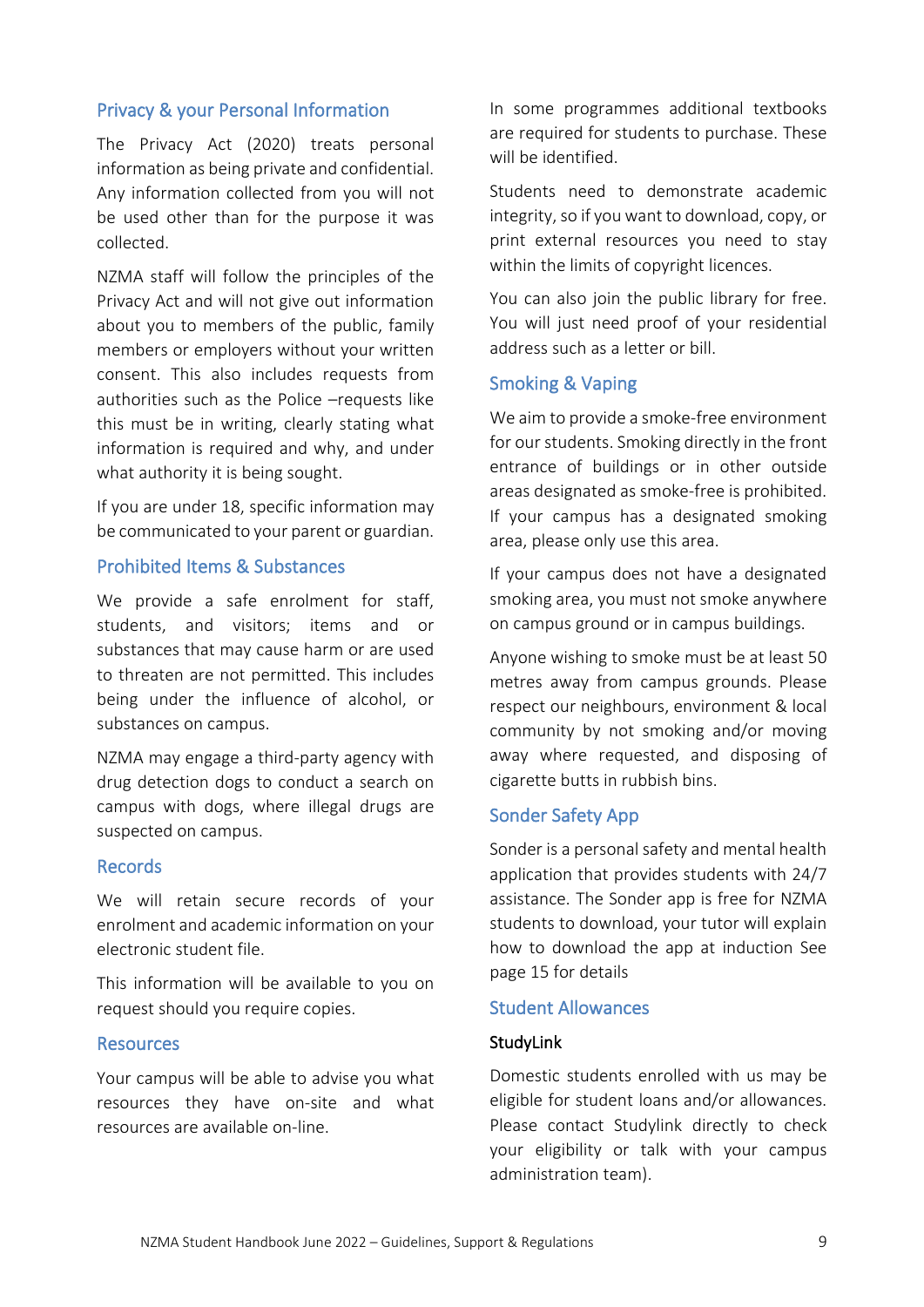Studylink has specified pass requirement to remain eligible for a student loan. Failure to do this may mean students are not eligible for a loan or allowance next time they wish to study. Studylink Ph: 0800 88 99 00.

#### Training Incentive Allowance (TIA)

If you receive a benefit, you could be entitled to WINZ Training Incentive Allowance. Our administration team can fill out the provider section on your TIA application form.

#### Youth Guarantee Travel allowance

Students on a Youth Guarantee programme are entitled to receive a travel allowance. Please talk to your tutor and or the campus administration team regarding this.

#### Student Email Address

When you enrol with us, you get a NZMA student email address. Your Tutor will help you with logging in and setting up passwords at induction.

#### Student Free Days

From time to time the campus may schedule a student free day to accommodate various operational requirements. Scheduled student free days will have no impact on your attendance percentage. We take every step to ensure that all programme content is covered.

#### Student ID Cards

We will take your photo and provide you with a student ID card when you commence study. This card will get you discounted travel on certain bus and train services. Replacement cards are \$5.

#### Visas

International student must hold the correct visa to study at NZMA (name of school, programme of study, and location must all be correct). If the details are incorrect or your visa expires, you will not be able to participate as a student.

If anything changes about your student visa, it is expiring, or you get a new passport, you must update NZMA (NZMA International Compliance Support Officer) immediately.

For advice on student / graduate visa and or employment restrictions these websites see [immigration.govt.nz](https://www.immigration.govt.nz/) and [naumainz.studyinnewzealand.govt.nz/](https://naumainz.studyinnewzealand.govt.nz/) or speak to a licensed immigration adviser.

#### **Visitors**

You are welcome to show friends or family around campus during normal office hours, but before doing so please check in with one of the reception team and ensure that your guests follow the check in system.

All visitors must sign the visitors' book held at reception.

If you are experiencing a problem with an unwelcome visitor, or think that a problem may occur, please feel free to advise Campus Staff so we can protect your privacy.

#### **WIFI**

To get free internet access while on campus, connect your device to the "Education WiFi" using your NZMA login details. Your tutor can provide you our printed instructions for most common system types. If you have any issues, please contact your tutor to request IT support on your behalf.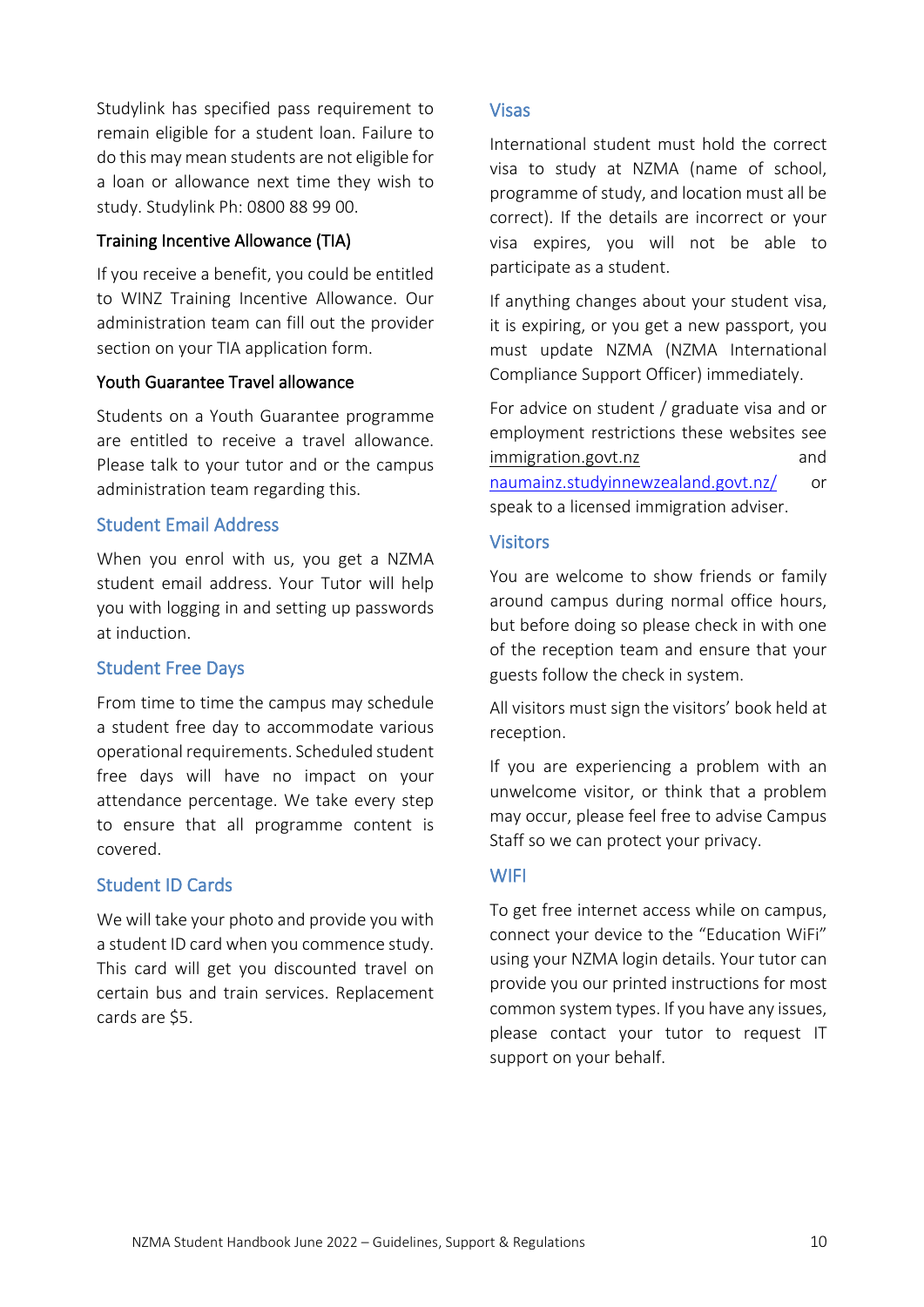# <span id="page-10-0"></span>KEEPING HEALTHY, SAFE & WELL

We know staying healthy and happy during your studies is really important for success and meeting your goals.

At NZMA we want to help to you to be safe – physically & mentally, respected & accepted for who you are, supported in your learning & wellbeing, connected with your social & cultural networks and to be able to have your say in decisions about services.

All Tertiary providers in New Zealand are bound by the Education (Pastoral Care of Tertiary and International Learners) Code of Practice 2021 (The Code) The Code sets out the roles and responsibilities of tertiary providers in promoting and supporting your wellbeing, development, and educational achievement. For more information on the code go to: [www.nzqa.govt.nz/know](http://www.nzqa.govt.nz/know-the-code)[the-code.](http://www.nzqa.govt.nz/know-the-code)

#### International Students

International students will also have a copy of the NZMA Welcome Booklet – which provides additional information what you need to know as a newcomer to New Zealand, this forms part of the International Student Induction.

### <span id="page-10-1"></span>Staying in Touch

Please avoid risking your enrolment or causing unwanted worries and concern regarding your whereabouts by keeping communications open with your campus team. We have the 0800 phone so you can call for free even if you lose your mobile phone or run out of credit.

Changed your address, email, or phone number? If this changes during your enrolment, please update your course advisor or tell your Tutor at your one-one one meeting.

We need up to date details so we can contact you or your next of kin in an emergency, follow up if you haven't been in touch to see if you are safe, need support or need to send you enrolment related communication. Also, after you graduate, we would like to stay in touch so we can tell you about any great employment opportunities, or if we need to post documents, certificate etc.

### <span id="page-10-2"></span>Health & Safety

The health and safety of everyone is of prime concern to our organisation. As an enrolled student, you have responsibilities too and are required by New Zealand law to:

- o Take care of your own health and safety
- o Ensure your actions do not adversely affect the health and safety of others
- o Follow all health and safety procedures, guidelines, instructions, and notices communicated to you
- o Only use equipment in a manner that is safe and according to relevant instructions
- o Wear all personal protective equipment and uniform as required
- o Report any safety concerns your tutor, staff member or Campus Manager
- o Report accidents and incidents immediately to a staff member and to the campus reception
- o Suggest any improvements that can be made to health and safety to a staff member, Health and Safety Representative or Campus Manager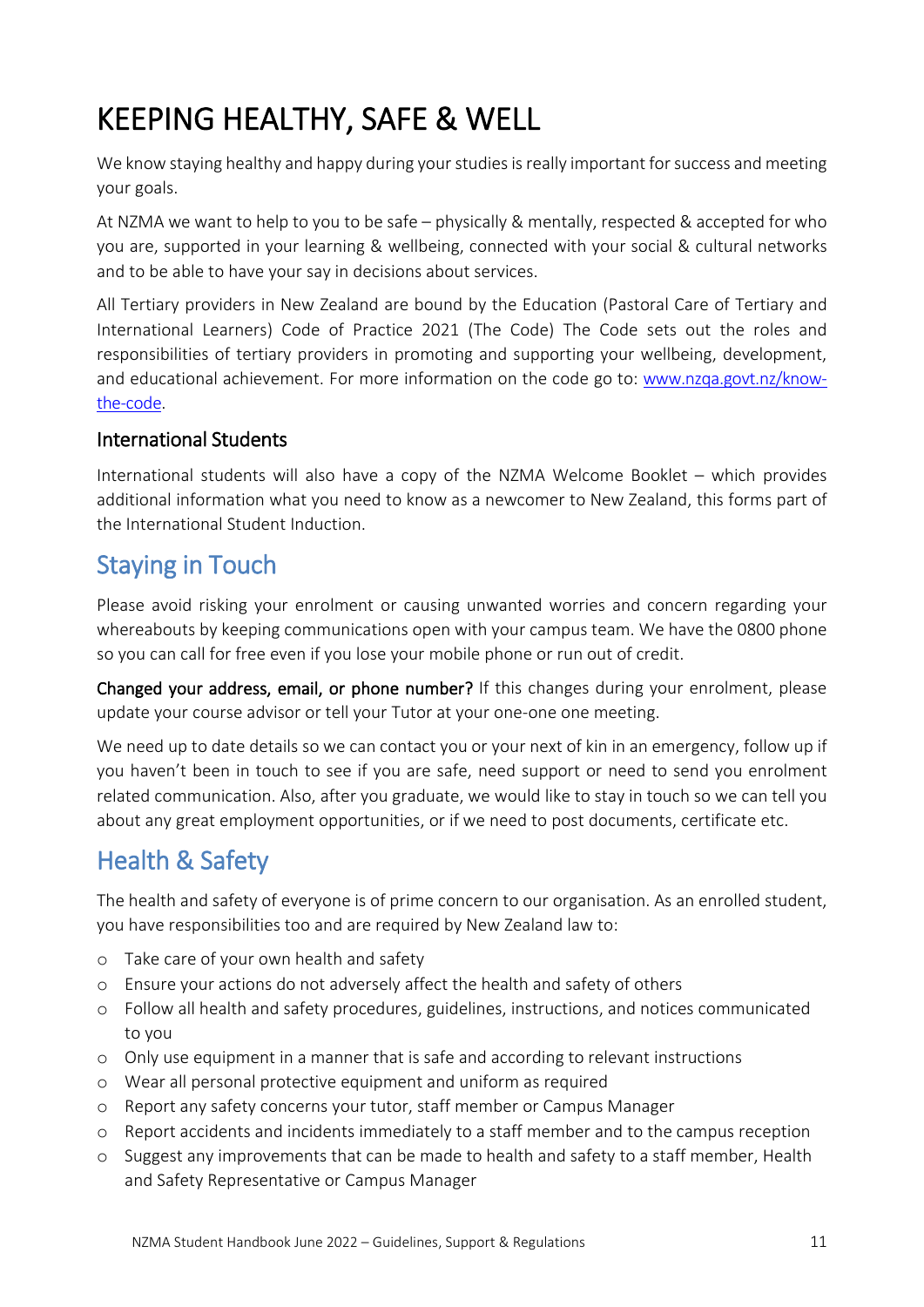#### Accidents

Please report all accidents to a staff member so they can notify the Campus Manager immediately. All campuses have a Health and Safety plan in place which is reviewed twice annually by the Campus Manager. Any accident that occurs needs to be reported to the (Campus Manager and logged in the accident register. An investigation will occur to identify all hazards concerned so that the issue can be minimised and or eliminated. Should you notice any potential hazards please advise a tutor or the Campus Manager or the H&S Rep immediately.

#### First Aid

Each campus holds a first aid kit at reception and in the onsite cafes, and a list of other qualified staff, for use in an emergency.

#### Health & Safety on Work-Based Placements

As part of your programme, you may undertake work experience, placements, or internships with industry in the workplace. You must carry out all the health and safety responsibilities required of you by NZ Law which are outlined at the start of this section. As well you will need to follow the instructions and procedures of the company you will be working with. If you feel you have been asked to carry out a task that is unsafe for you or others, you have the right to cease work and immediately inform your tutor or Campus Manager.

### <span id="page-11-0"></span>**Emergencies**

It is important to know what to do in an emergency on campus. Your induction will cover meeting points and who the fire warden is. Emergency exits, evaluation routes and assembly areas are also displayed in classrooms and on notice boards. Please take a moment to read these and familiarise yourself with alarms, exits, evacuation routes and assembly areas.

Remember an emergency can happen anywhere at any time – so it is a good idea to check out the Civil Defence emergency 'GetThru' website to help you know how what to do – no matter where

#### Evacuation

In the event of a drill or emergency evacuation please follow the evacuation process for your campus using the emergency exit you are directed to and going to the designated meeting point.

#### Violent offender

If a lockdown is initiated, students are to minimise noise and movement and follow the instructions of staff members.

#### Fire

If you discover a fire, raise the alarm immediately by operating the nearest fire alarm or informing reception. Call the Fire Brigade on 111 or notify reception.

- On hearing the sound of the alarm bells ALL students and staff must LEAVE THE PREMISES IMMEDIATELY
- Use the nearest exit available. Move quickly and quietly DO NOT RUN. DO NOT USE THE LIFTS. Do NOT collect personal belongings from any part of the premises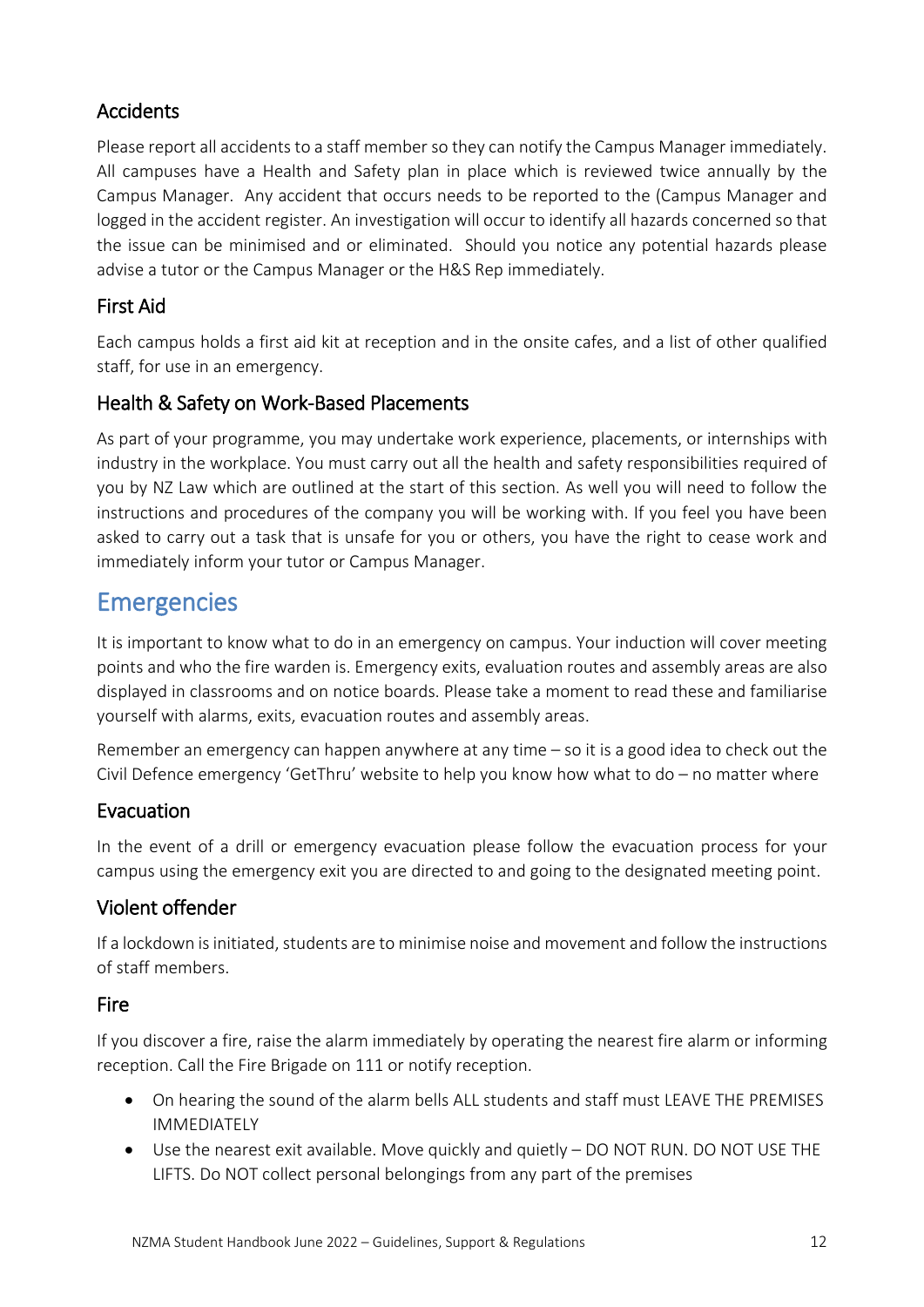- NO person is to re-enter the building until instructed to do so.
- Once all clear has been declared by the Fire Department, the school Fire Warden will advise that you can re-enter the building.

#### **Earthquake**

In the event of an earthquake, remain in the building, move no more than a few steps, drop, cover (under solid furniture such as tables or desks) and hold.

When the quake has passed, exit the building if it is safe to do so If fire is discovered or an evacuation order given, follow the fire evacuation procedures.

If you are near the coast and the earthquake is long (more than a minute) or strong (it's hard to stand), follow the Tsunami emergency procedure.

#### Tsunami

If you are near the coast and there is a tsunami warning, follow the instructions of staff members, moving quickly to high ground or as far inland as you can out of tsunami evacuation zones.

### <span id="page-12-0"></span>Medical Conditions, Infections & Illness

#### Illness

If you are experiencing diarrhoea, sickness, or are experiencing flulike symptoms (flu, covid, measles etc), please refrain from coming to campus, and see a doctor for diagnosis and treatment. If you have travelled recently from overseas and experience the above conditions, you must seek medical advice immediately.

It is important to seek medical attention to avoid spreading viruses and illness. If you have any concerns about your health, you can contact Healthline on 0800 611 116, or your GP for medical advice. Healthline has translators and interpreters available.

To minimise illness among students, staff, and visitors. Keep up healthy habits and follow public health advice this means: staying home when sick, handwashing, cough and sneeze etiquette and social distancing.

#### Covid 19

No matter what the traffic light we are at, we are here to guide you. Your safety is our top priority, and NZMA are ready to connect with you in the safest way possible. The COVID-19 Protection Framework (Traffic Light System) is in place for all NZ. A reminder, there are varying requirements for the different traffic light setting. The below information was current 1st June 2022.

| Level      | Campus                                         | Requirements                                                                                                                                                                                                                                                                     |
|------------|------------------------------------------------|----------------------------------------------------------------------------------------------------------------------------------------------------------------------------------------------------------------------------------------------------------------------------------|
| <b>Red</b> | Campuses<br>are open for<br>onsite<br>delivery | Students can attend class & campus activities in person.<br>Staff, students, and visitors must wear a face mask indoors in<br>public areas and during teaching and learning.<br>Do not go to campus if you are unwell, awaiting a COVID-19<br>test result or are self-isolating. |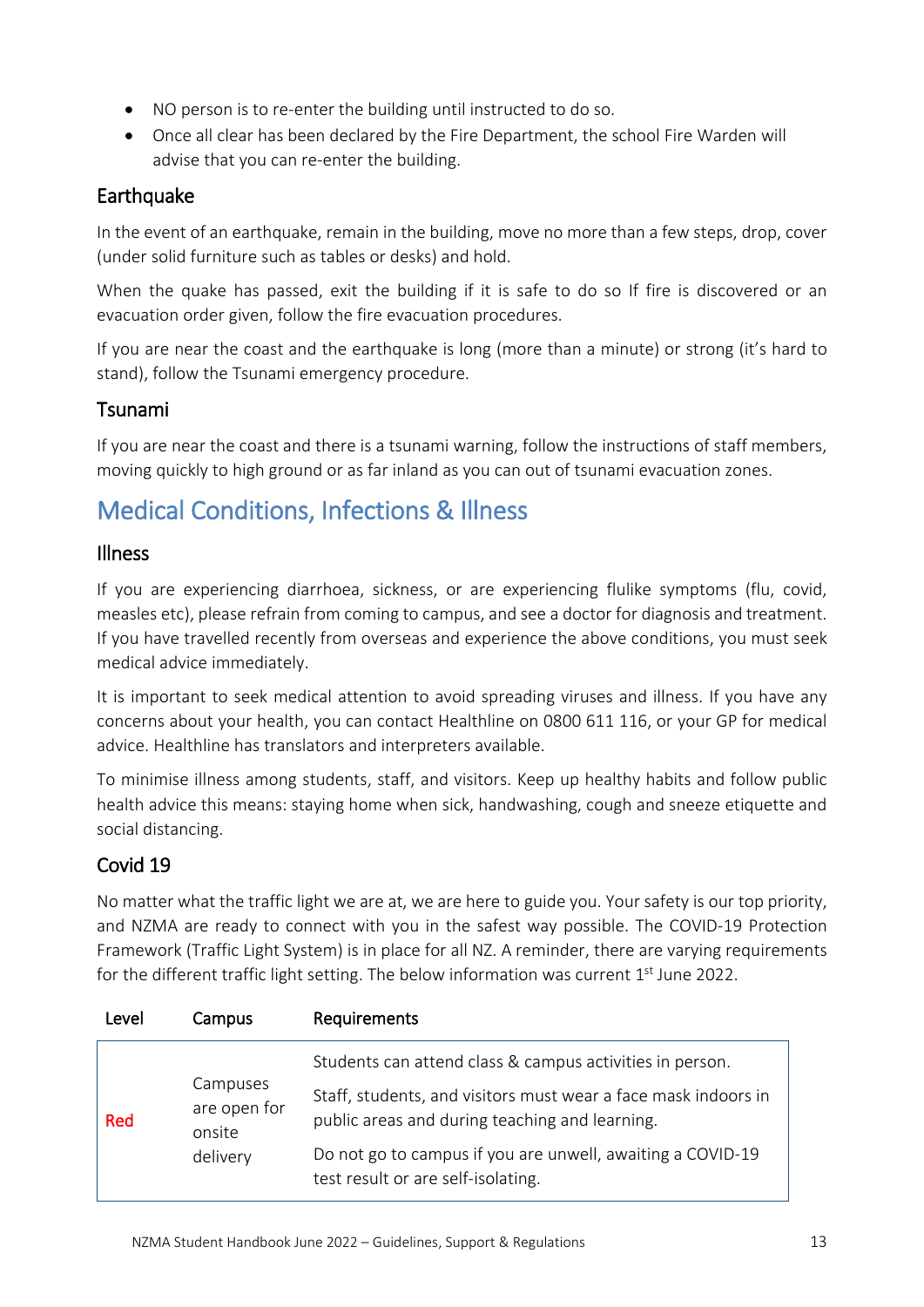|        |                                                | Students can attend class & campus activities in person.                                                                                                                                                                              |
|--------|------------------------------------------------|---------------------------------------------------------------------------------------------------------------------------------------------------------------------------------------------------------------------------------------|
| Orange | Campuses<br>are open for<br>onsite<br>delivery | Face masks are not mandatory, but masks do help reduce the<br>spread of COVID-19. At Orange, you are encouraged to wear a<br>face mask in indoor settings wherever it is practical.                                                   |
|        |                                                | Do not go to campus if you are unwell, awaiting a COVID-19<br>test result or are self-isolating.                                                                                                                                      |
| Green  | Campuses<br>are open for<br>onsite<br>delivery | There are no restrictions or mandatory requirements.<br>Keep up healthy habits to help reduce the spread of COVID-<br>19. If you are sick and have COVID-19 symptoms you should<br>stay at home, and take a rapid antigen test (RAT). |

#### Medical Conditions

If you have a serious medical condition such as an allergy, and this is managed by prescription medicine, ensure campus management is aware of this. Also advise your tutor of this so they are able to access your medicine in case of emergency.

#### Pregnancy support

Please note that our staff members are advised not to give advice to students regarding unplanned pregnancies. Staff will refer you to a health professional, the Family Planning Association, or an appointed counsellor.

#### Sexual health

In New Zealand the age of sexual consent is 16 and it is illegal to have sexual contact with persons under this age even if he or she consents. If y u choose to have sexual relationships you need to protect yourself from both unwanted pregnancy and from sexually transmitted infections (STIs).

For more information on STIs and contraception visit [www.familyplanning.org.nz](http://www.familyplanning.org.nz/) or seek advice from a health professional.

### <span id="page-13-0"></span>Counselling Services

Study can be very demanding around assessment times, especially on top of other demands of family, work, and other commitments. Seeing a counsellor during these periods is an especially good idea to help you cope with stress and anxiety while you are studying.

<span id="page-13-1"></span>If there are any issues which are impacting on your ability to study on campus it is important that you seek professional help. If you require assistance in dealing with a personal matter, please feel free to contact any staff member. NZMA has access to internal/external counsellors for students who may require assistance in areas of relationships and stress management.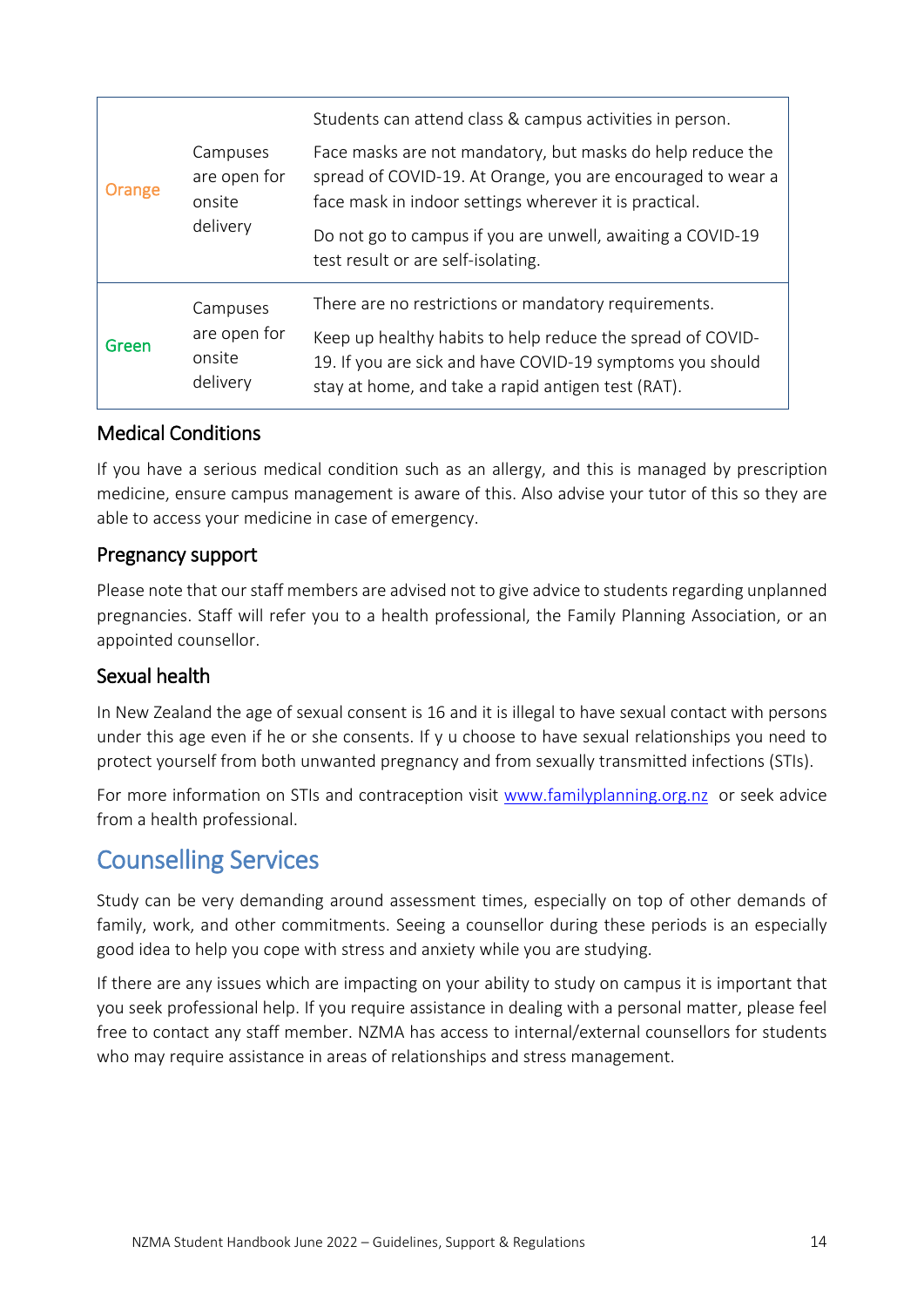### Discrimination, Harassment & Bullying

We welcome diversity on our campuses. Any discriminatory behaviour, bullying or harassment based on gender, age, sexual orientation, disability, family or marital status, culture, ethnicity or religion against any person or group of people is unacceptable and in breach of the Human Rights Act.

Discriminatory behaviour, bullying or harassment can be experienced directly in person, or from written /electronic communication (texts social media etc). It can happen in front of everyone or when no one else is watching.

#### What can you do if you experience discrimination, harassment, or bullying?

It is important to remember it is not your fault.

If you feel that you are facing behaviour either from a staff member or another student that is unfair, harmful, or interfering with your ability to participate freely on campus, please bring it to the immediate attention of a staff member.

### <span id="page-14-0"></span>Security - Personal Safety & Wellbeing

#### See Something? Say Something!

If you see anything or anyone suspicious on campus or near campus grounds, report any incidents or concerns to a staff member immediately. Remember this is your campus and your home for the remainder of your studies, so treat it like your own and look out for your fellow students and staff.

#### Sonder - Personal Safety & Wellbeing Service



Download the Sonder app now

NZMA have a partnership with Sonder, a 24/7 support service for you. During orientation and induction, you can download the Sonder App and be registered for its use. Sonder Flyers can be found around your campus.

The Sonder app has a number of features, like "Track My Journey" and "Check On Me"- you might want to use this is you find yourself walking alone at night, going on a first date, or meeting up with a stranger to buy or sell goods.

Sonder also provides services for illness or accidents, anything from a sudden allergic reaction or accident to a serious incident or natural disaster, when you need someone to act and make decisions in your best interests.

If you are feeling stressed, anxious, lonely, or simply don't know who to turn to, you can speak to Sonder's multilingual support team anytime via live chat or phone.

If you use Sonder for support with serious illness or accident – the Campus Manager will receive an update via email on the situation as soon as the immediate response has been carried out, followed by a full incident report within 24 hours. This will enable your Campus Manager to follow up with you around what ongoing support needs to be in place.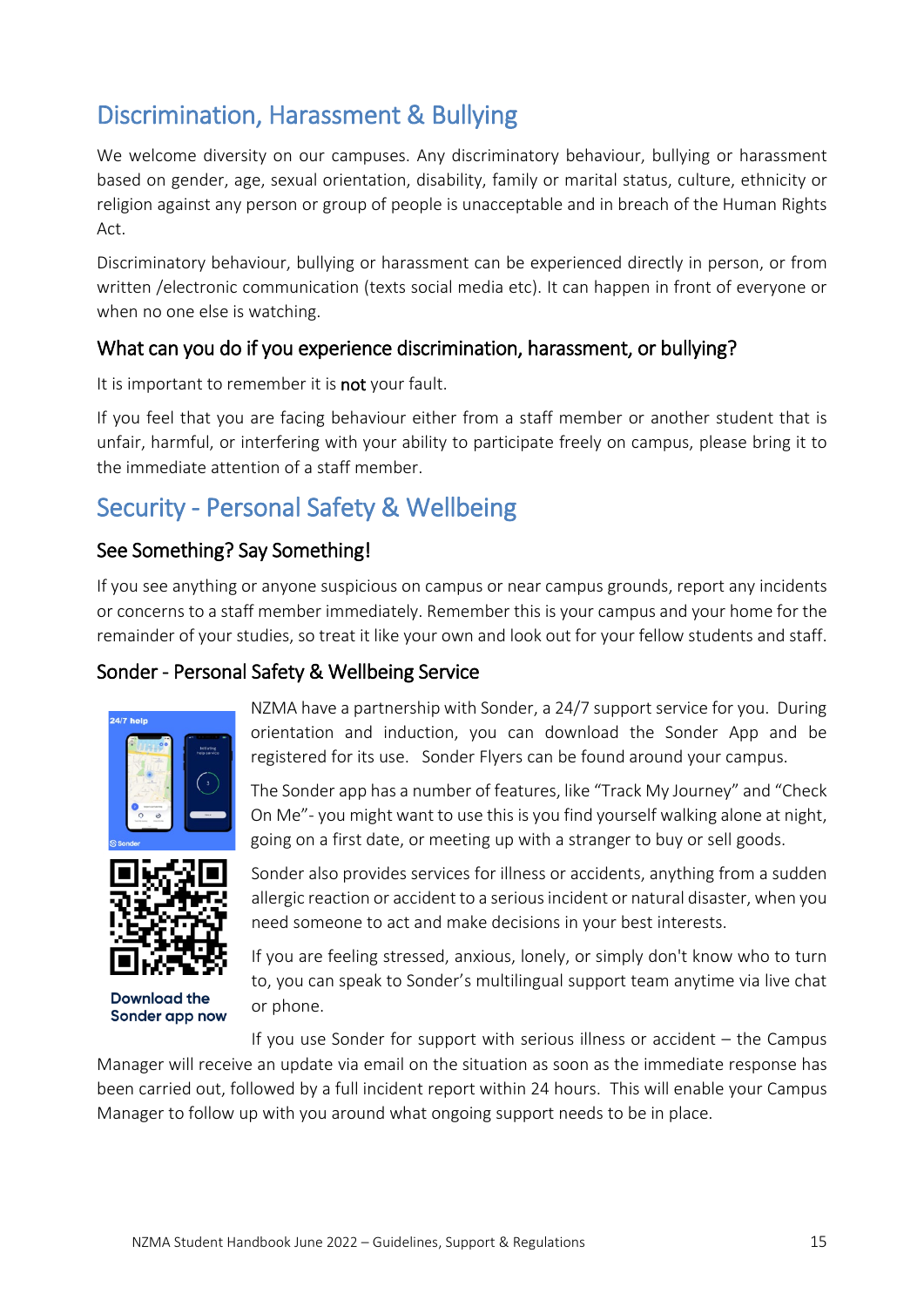# <span id="page-15-0"></span>PROGRAMME REQUIREMENTS

### <span id="page-15-1"></span>Programme Hours

Your time management, punctuality, and commitment to a programme of study is all part of building your work ready skills.

Students are required to complete a set amount of learning hours for the programme they are enrolled on. Completing the required hours is essential for learning and skills development, so you can successfully gain your qualification.

- o Class Hours/Directed Learning: This refers to the timetabled class held with your tutor (on campus or online class). Class hours also include any off-campus activities like site visits, as well as scheduled placement hours. Attendance is taken for all class hours.
- $\circ$  Self-Directed Learning Hours (Home/Self Study): This is learning you do in your own time outside of your class hours. To stay on track, you need to complete the recommended number of self-directed learning hours each week.

### <span id="page-15-2"></span>Attendance

You are required to attend every scheduled activity and lesson for the full duration of your programme and to maintain a minimum of 90% attendance rate. Full duration means being on time for the specified time of the day's tuition, and except for scheduled breaks, participating and remaining for the entire lesson.

If you are running late or are unable to attend, it is important you contact the campus to advise us of your absence or lateness. Please do this before 9.00am on the following number:

NZMA/NZIS/TCC 0800 116 611

If you are absent and don't make contact, your tutor will attempt to contact you on that same day.

Reminder: Personal appointments must be made outside of class time.

#### Lateness

Arriving late or leaving early will see you marked absent for that quarter day. It is your responsibility to catch up on any missed learning.

#### Justified Absence

If there is an issue you believe might be affecting your ability to attend class, you should discuss this with your tutor to find a solution.

If you have been absent and have justified reasons for not attending, and documentation to support this, you can request to be recorded as a 'justified absence' including:

- o You are at home, or in hospital, because of a medical reason (with a medical certificate)
- o You are the main caregiver to someone at home, or in hospital, because of a
- o Medical appointment (e.g., doctor, dentist, mental health support)
- o Verified national or provincial representation in a sporting or cultural event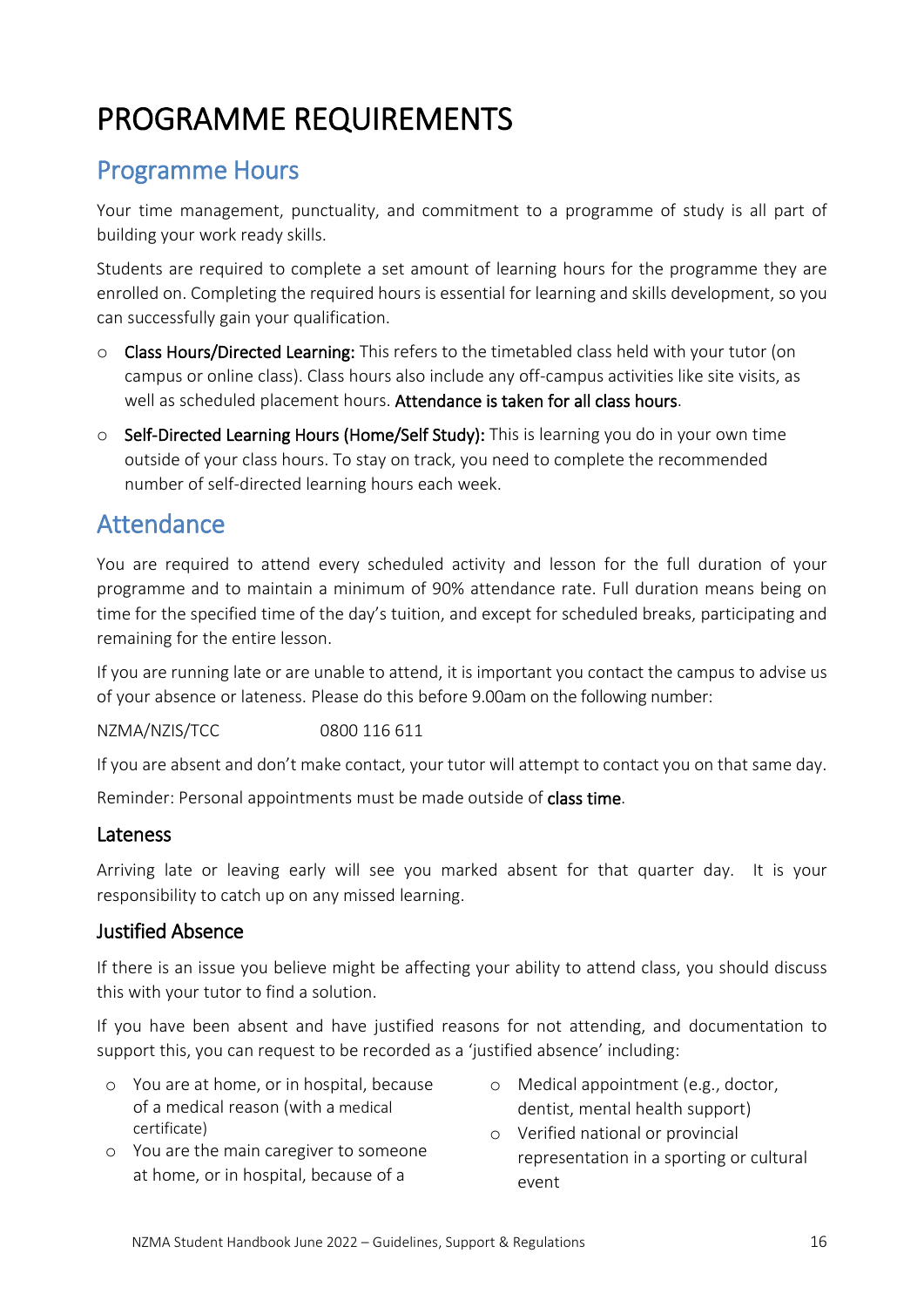medical reason (with a medical certificate)

o Suspension or Student Visa issue not permitting you to study / be on campus

o Verified Family bereavement

Campus management might not accept documentation if it is not supplied within the week of your return.

### <span id="page-16-0"></span>Self-Directed Learning Hours

Self-directed learning (SDL) forms part of your programme, it complements class-based learning activities, helps you develop independent skills, and contributes to assessment. You complete SDL in your own time, outside of scheduled class hours.

SDL activities might be set to prepare you for class the next day such as a reading to make notes for discussion in class; or it might be to review, reflect or build on what you did last class. Other SDL might be preparation for assessments, projects, workbook exercises, using online collaboration tools, independent reading, and investigation of relevant topics.

Each programme has an expected plan for students to follow for a set number of SDL hours per week, your class tutor will give you instructions and expectations on what is included for your programme.

SDL can be done anywhere you feel comfortable studying. This could be on campus before or after class, at home or the library.

You will need to manage your time to complete the planned learning activities and your Tutor will touch base with you regularly to track your SDL progress. If you are having difficulty finding a suitable place or enough time to do SDL, talk to your tutor to see how we can support you.

### <span id="page-16-1"></span>Adjustments to Programmes & Schedules

NZMA is committing to delivering programmes as intended, however from time to time there may be extenuating circumstances and or external forces that require NZMA to make necessary adjustments to programme provision.

Necessary adjustments may include but are not limited to; class hours and holiday schedules, planned visits and events, location and/or mode of delivery - i.e., on campus versus online.

Circumstances that might affect provision such as changes in policy, staff illness, extreme weather events, state of local/national emergency situations, transport/infrastructure outages, border/travel restrictions, public health orders, may mean class activities, placements, visits, guest speakers etc. cannot go ahead as planned.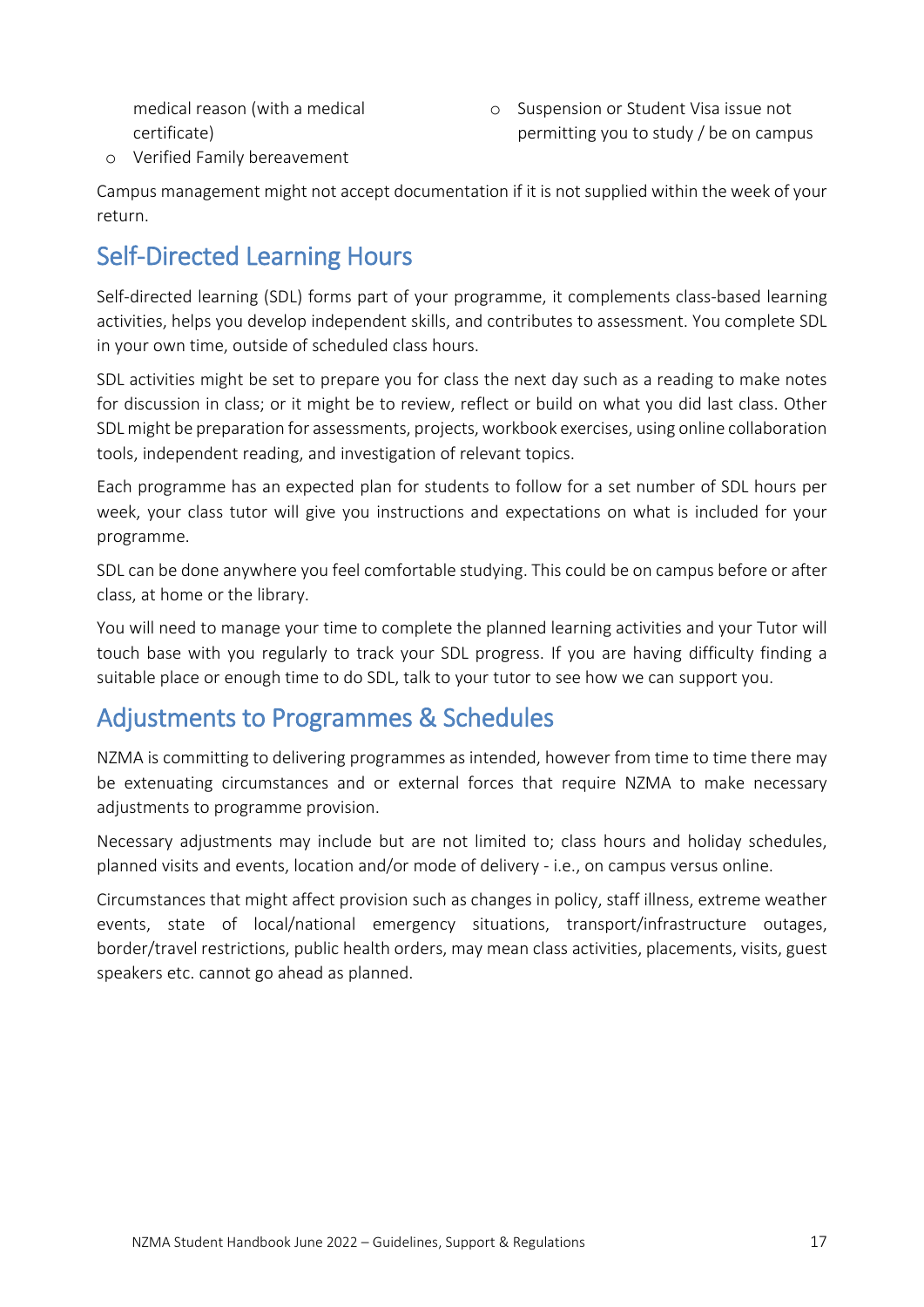# <span id="page-17-0"></span>ACADEMIC SUPPORT

### <span id="page-17-1"></span>Learning Differences

Let us know if you identify as neurodiverse, are differently abled, or if have any identified learning barriers or difficulties needing extra support or resources for learning and achievement. Together we will work through an individual plan to assist you.

### <span id="page-17-2"></span>Literacy and Numeracy Assessment Tool

In the first two weeks students have an opportunity to complete an online assessment for numeracy & literacy level. We will discuss levels with you individually and assist you to plan some possible goals for numeracy and literacy levels. At the end of your programme, you will have another chance to complete the online assessment again and see what gains have been made.

If you are enrolled in our level 2 - 4 programmes you are required to complete an online assessment of your numeracy & literacy levels. These are scheduled at the beginning and end of each programme and are compulsory. In some programmes, they may also be scheduled when you are 10 weeks into your programme so we can make sure you are getting the support you need.

All students enrolled in level 5+ programmes of study complete the literacy and numeracy assessment towards the end of their programme. This analysis of literacy and numeracy levels allows us to support you throughout your study with us and we are able to track what gains have been made in these areas.

Students who have recently been assessed in level 3 and are continuing into a level 4 programme will have an online assessment for numeracy & literacy towards the end of the programme.

### <span id="page-17-3"></span>Tutor Support

Tutors are available before and after class most days. You will be allocated a class tutor who you can go to at any time to discuss any concerns relating either to the programme or issues that are affecting your attendance or performance.

Regularly during your programme, your class tutor will meet with you to discuss your progress, give feedback, and discuss goals. An updated result notice for you to check will also be given out.

### <span id="page-17-4"></span>Qtime Meetings

Qtime are one-to-one meetings with your tutor. These will take place approximately every six weeks. You will have the opportunity to catch up with your Tutor to discuss a variety of topics such as goal setting, career aspirations, academic progress etc.

These meetings allow you and your tutor to touch base and arrange further opportunities for follow-up discussions where you need them.

### <span id="page-17-5"></span>Learning & Completion Plans

There may be times when you need a bit more support to stay on track with your academic commitments and goals and this is when your tutor will work with you to create an agreed learning & completion plan.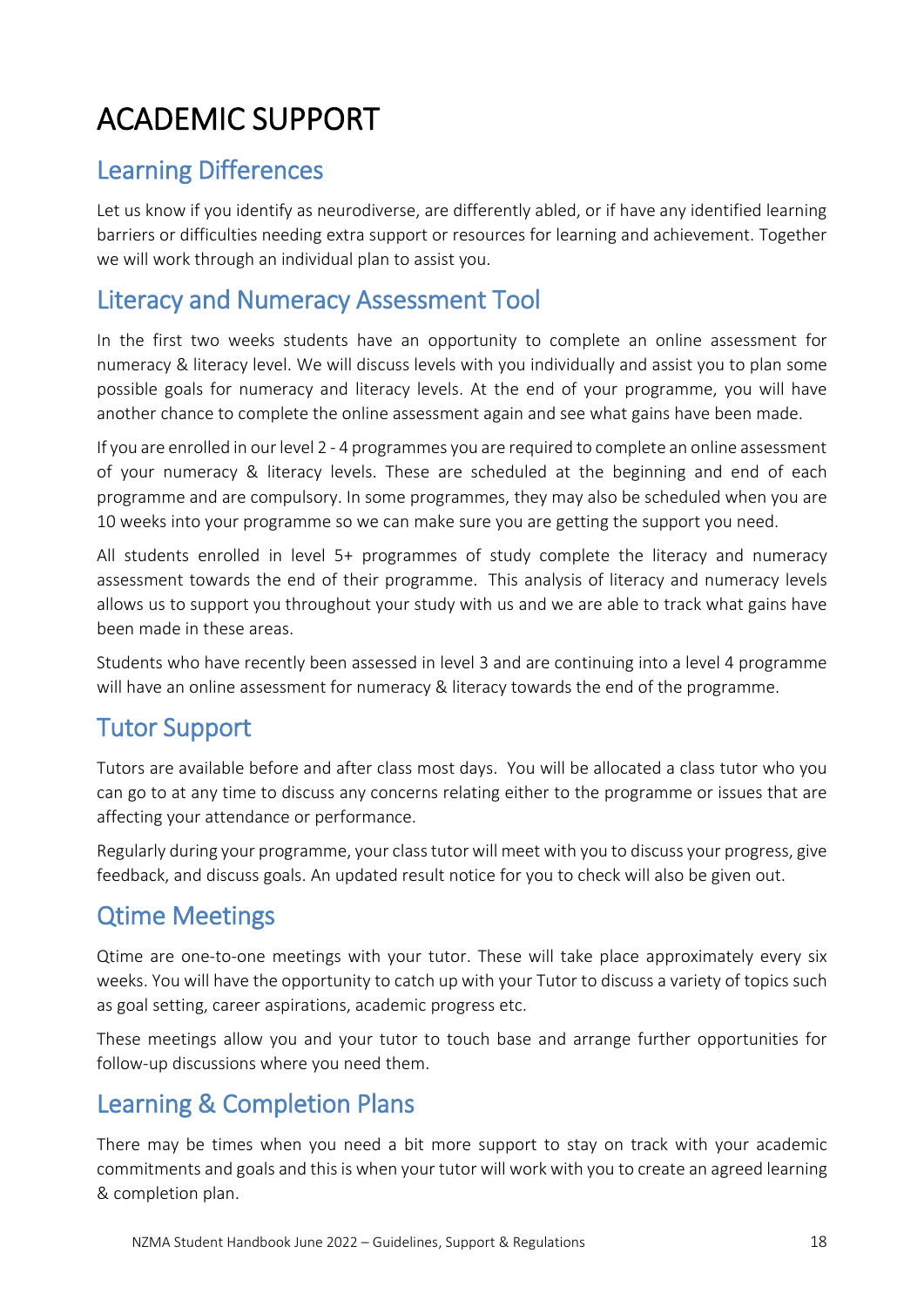Setting a plan will help you to catch up on missed learning when you have been absent from class, missing assessments or just for general academic support.

For the plan to be effective, you meet agreed deadlines or actions set in your plan. If there are any further barriers to you meeting your plan, talk to your tutor so we can see what works best for you and make sure the plan is realistic and achievable.

# <span id="page-18-0"></span>STUDENT VOICE

NZMA wants to make your time here as enjoyable and successful as possible - that is why we encourage regular feedback from you on issues affecting the student body and invite you to be involved with the decision-making process at NZMA. Telling us what you think helps us to know if we are meeting your needs, expectations and ensure continuous improvement in everything we do.

### <span id="page-18-1"></span>Class Meetings

Each campus holds a class meeting once a week. it is essential to keep up to date with campus and class activities which is why this meeting is compulsory. In these meetings the class and tutor can address any issues, as well as discuss new ideas, feedback from surveys, memos, notices, guest speakers, industry visits etc. Your tutor will also follow up on results, programme progression, attendance, and areas of development.

### <span id="page-18-2"></span>Student Representative & Kaiāwhina Meetings

The role of the student representatives & Kaiāwhina are vital as they will work closely with Management to ensure the class is running effectively in line with any company policies, procedures, and expectations.

Student representatives are democratically elected by each class to meet with the Campus Manager on a monthly basis. At times, information discussed with student representatives may be used to ensure policies, procedures and expectations are being met. Student Representatives understand that any information they provide could be used by Management in a variety of capacities and that the contribution they make is highly valued.

The Kaiāwhina roles are that of an advocate/voice for fellow students who may feel whakamā (shy or embarrassed) to seek support, advice or help with social, cultural, and academic support. Kaiāwhina are nominated by students and staff and are students that show empathy and care for their peers.

Kaiāwhina will meet with Student Reps and Campus Managers on a monthly basis. At times, information discussed with Kaiāwhina may be used to inform policies, procedures and expectations are being met.

Our NZMA Trades Campuses usually refer to the Kaiāwhina role as Tuakana.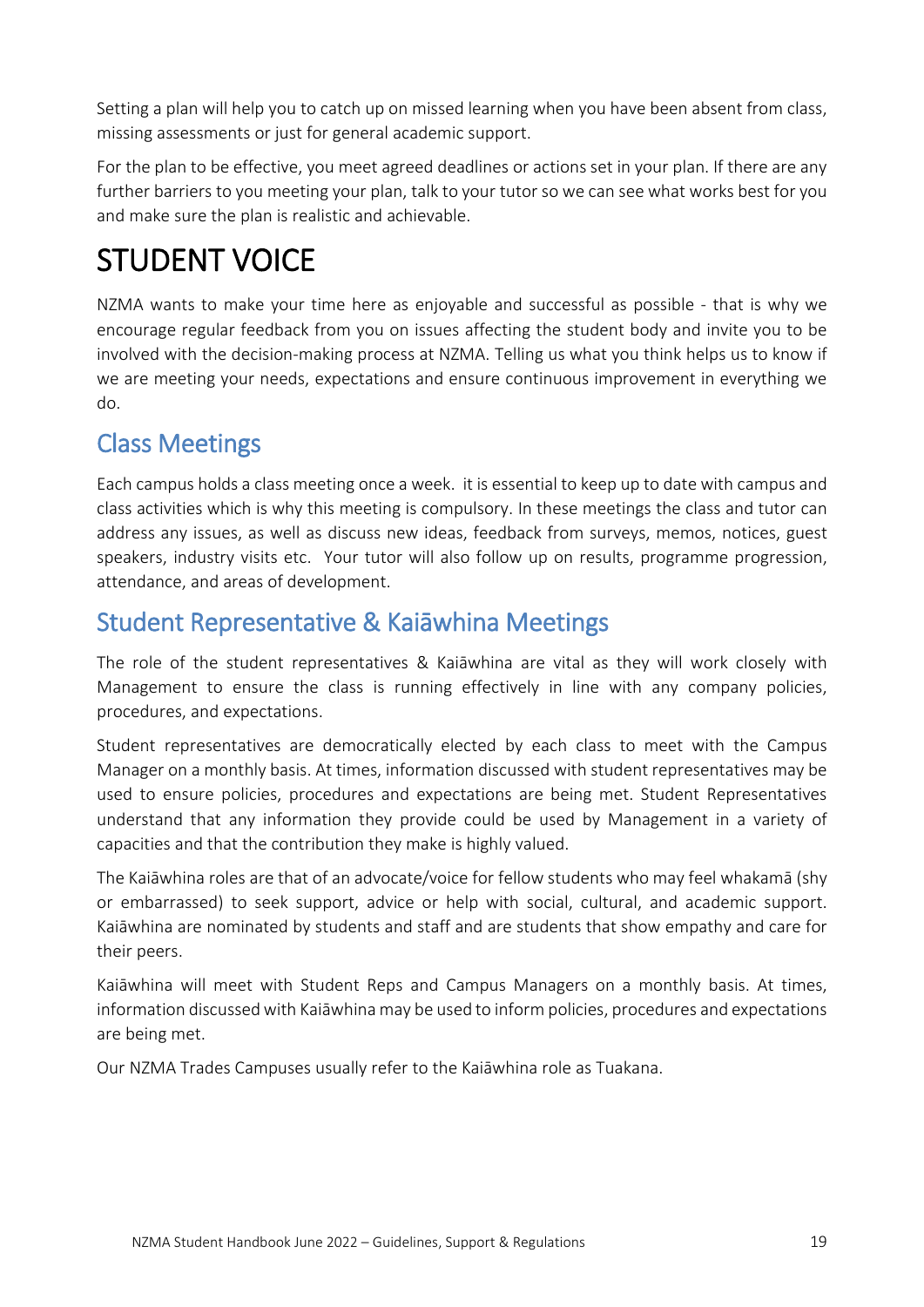### <span id="page-19-0"></span>Feedback Surveys

#### Student Online Evaluation Survey

The internal NZMA evaluation survey takes place 5 times per year. All students are asked to participate in this anonymous questionnaire that surveys their NZMA student experience. All aspects of your programme are covered including facilities, student support, and tutors. The results will be discussed at the next student representatives & Kaiāwhina meeting and in class with your tutor – where we will update you on what actions we have taken to continuously meet student needs, based on the feedback received.



Online Evaluation QR Code

#### Course Evaluation Survey

The Course evaluation will ask you about the most recent subject you covered in class – we want your feedback on what was fun… and what was not. We will also ask you about the quality of assessment. Some NZMA Student Resource Workbooks will include a link to the survey, otherwise your Tutor will advise you when this is due to be run.

#### Graduate feedback

As well as online and representative feedback during your programme, you may also be contacted approximately 3 months after completion so that NZMA can evaluate the relevance of your training for your workplace.

### <span id="page-19-1"></span>Student Services Consultation

NZMA provides a range of key services to students to enhance campus life and student wellbeing, funded by the Compulsory Student Service Levy (CSSF).

We know student needs can change, and so can the costs of services, so every year we hold a meeting with Student Representatives, Kaiāwhina and Campus Management to discuss the level of fees, the type of services, procurement of services and authorisation of expenditure.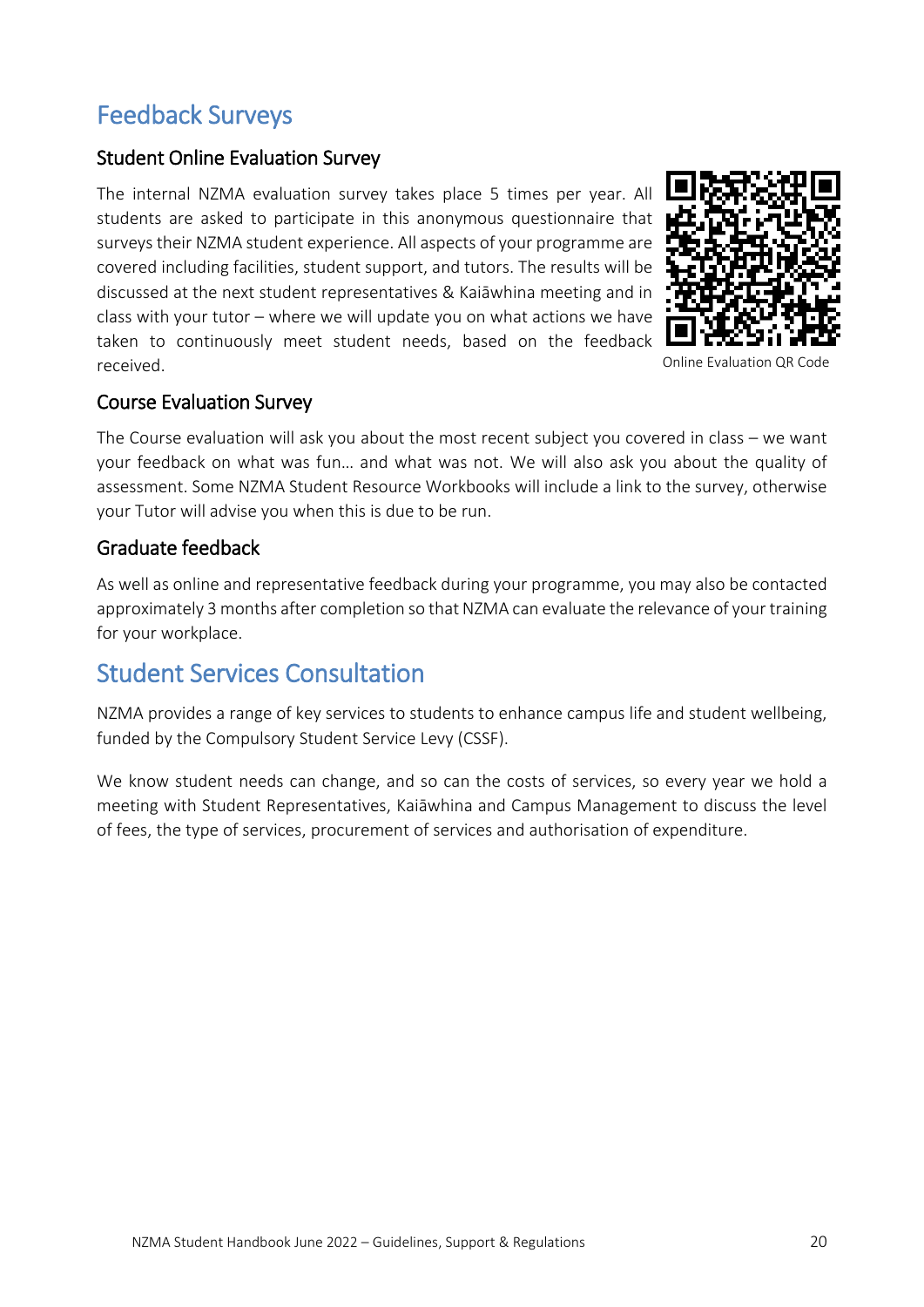# <span id="page-20-0"></span>COMPLAINTS & CONCERNS

We want you to have the best possible experience at NZMA, if you have any concerns about something at NZMA that is affecting you - we want to help.

#### NZMA Complaints Process

A step by step process is shown on the next page. The first step is an informal talk to see if the concern can be resolved. Your tutor is available to talk through any concerns, but if you feel more comfortable talking with someone else - you could speak with a different staff member, or ask your student rep or kaiāwhina to help you with this process.

If you still have a concern after this first talk. You can escalate this and make it a formal complaint with the Team Leader/Campus Management (step 2). The formal complaint needs to be documented. We have a form for this – you can ask any staff member for the form and if you need help writing the form, we can support you. You will need to confirm the information is accurate before submitting it to campus management.

Please note, all records of complaints will be on file, complaints records are marked confidential, and the information is accessed only by those involved in managing your concern.

Once a formal complaint is submitted/escalated to campus management, they will send you a letter/email within two working days about next steps of the process, you will also have a date when the meeting will happen to discuss the complaint. If the date doesn't work for you – let the campus know.

For any meeting like this, you have the right to bring a support person (whanau/family member/friend/classmate etc) with you.

If after the meeting your complaint is still not resolved you can escalate it to the Head of Operations (step 3), and the complaint is still unresolved after escalating to the Head of Operations, you can make a complaint with NZQA.

#### NZQA Process

Before making a formal complaint to NZQA you need to have followed NZMA's formal complaint process. The NZQA website give instructions on how to make a complaint about a provider, and access the complaint form:

[https://www.nzqa.govt.nz/about-us/make-a-complaint/make-a-complaint-about-a-provider/.](https://www.nzqa.govt.nz/about-us/make-a-complaint/make-a-complaint-about-a-provider/)

You can also contact NZQA at risk@nzqa.govt.nz or 0800 697 296 for information on the process.

#### Financial & Contractual Disputes

Financial and contractual disputes are managed through the relevant Student Contract Dispute Resolution Scheme (DRS). If your complaint includes a request for a refund or compensation in relation to our programmes and services, NZQA will likely refer your complaint to the DRS operator. There is one for international learners and one for domestic tertiary learners:

| International Students:     | <b>Domestic Students:</b>                    |
|-----------------------------|----------------------------------------------|
| iStudent Complaints         | <b>Tertiary Education Dispute Resolution</b> |
| http://www.istudent.org.nz/ | https://www.tedr.org.nz/                     |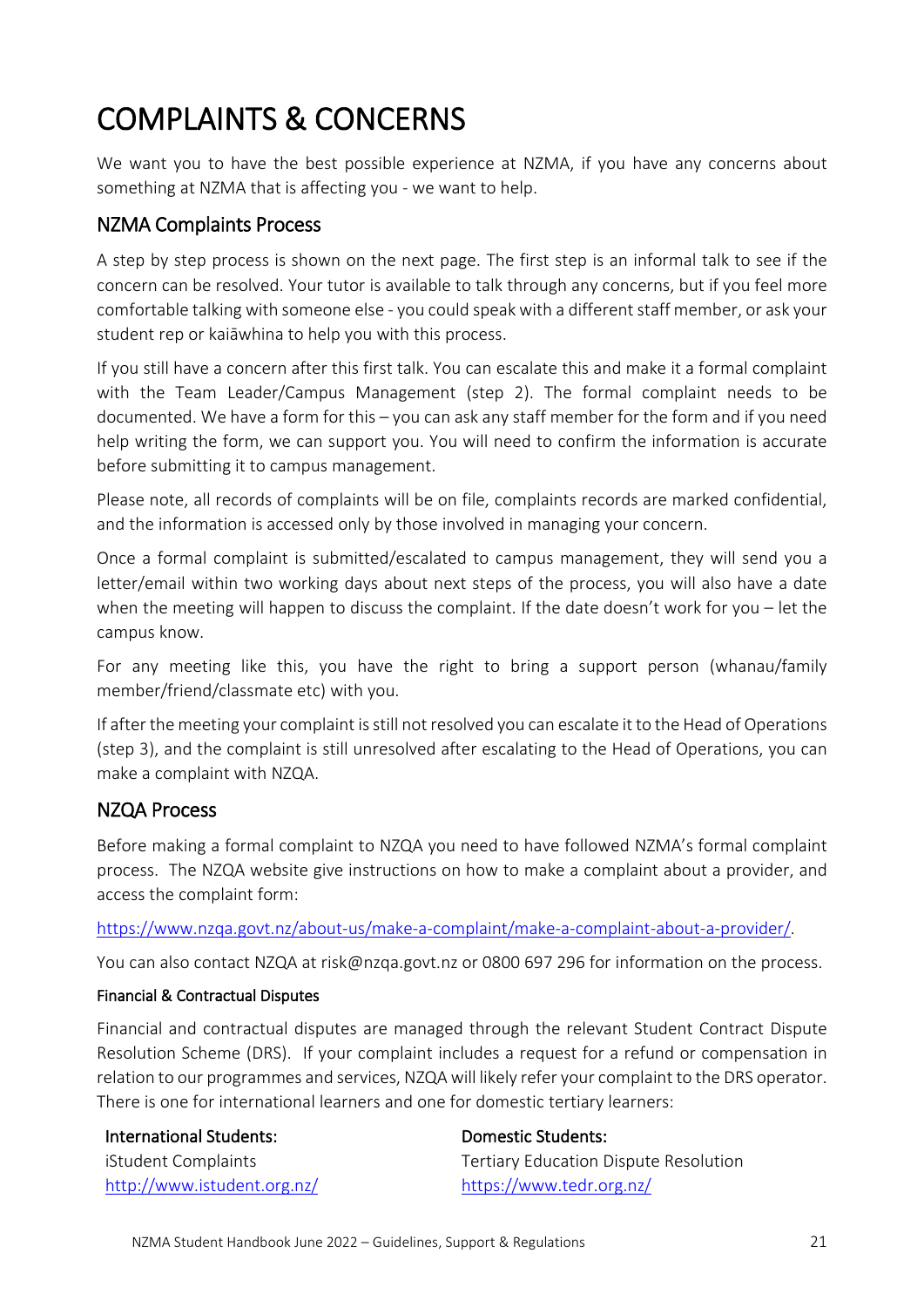#### Complaints Process Diagram



**STEP 2** *Ask a staff member for the complaint form, they can support you to fill out the details. When Campus Management get the form, they will send you written information within 2 working days about next steps of the process, and a meeting date. You can bring a support person (whanau/family member/friend/classmate* 

> *If your complaint is* not *resolved after meeting with the Campus Management, then you can ask for it to be escalated to the Head of Operations.*

*etc) to the meeting.*

 $\blacklozenge$ 

Escalate complaint to Head of **Operations** 

**STEP** 

**<sup>3</sup>** *When the Head of Operations has been notified of your complaint, they will send you written information within 2 working days about next steps of the process, and a meeting date. You can bring a support person (whanau/family member/friend/classmate etc) to the meeting.*

#### Ψ

*If your complaint is* not *resolved after completing Steps 1-3, you can make a complaint with NZQA. If you have a financial or contractual dispute NZQA will refer you to the Student Dispute Resolution Scheme (DRS) Operator.*

**NZQA** *The NZQA website give instructions on how to make a complaint about a provider/use the DRS, [https://www.nzqa.govt.nz/about-us/make-a](https://www.nzqa.govt.nz/about-us/make-a-complaint/make-a-complaint-about-a-provider/)[complaint/make-a-complaint-about-a-provider/.](https://www.nzqa.govt.nz/about-us/make-a-complaint/make-a-complaint-about-a-provider/) You can also contact NZQA at risk@nzqa.govt.nz or 0800 697 296 for information on the process.*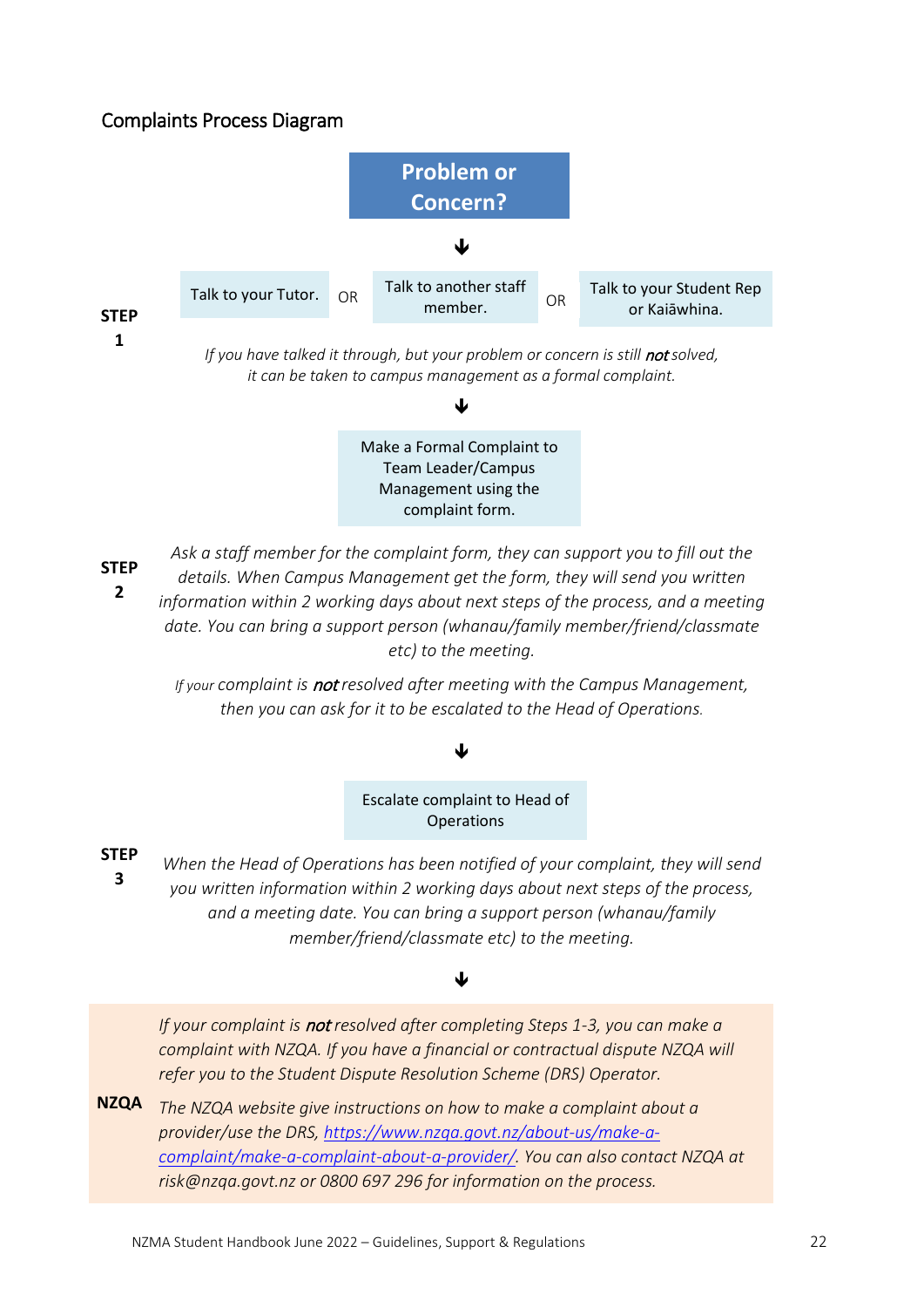# <span id="page-22-0"></span>ASSESSMENT & ACHIEVEMENT

### <span id="page-22-1"></span>Recognising Prior Learning & Credits

NZMA may recognise credit for outcomes you have already achieved / demonstrated where they are equivalent to outcomes in your programme of study. You need to provide evidence to your course advisor at the time of enrolment to gain credit for any previous study/prior learning.

Assessment is not required for any credits already achieved. Even though you might not have to complete class for the same topic because you already have the credits, we still encourage attending to refresh and grow knowledge on the topic – this is because the classroom environment offers a further stretch both in content and employability skills.

#### Cross Credits / Credit Transfer

You may already have gained credits somewhere else. Where these match your NZMA programme, you can request credit transfer. Note your NZQA record will automatically be checked by your Course Advisor to see if there are any identical unit standards in the programme.

#### Recognition of Prior Learning (RPL)

If you believe you have already gained the learning outcomes for a particular topics (say in previous study or work) and if you have evidence of this, you can apply for RPL. If you have any gaps in evidence, we may require an assessment to confirm your prior skills and knowledge.

### <span id="page-22-2"></span>Assessment Procedures

Whilst training with us, you will be assessed against set criteria for programme learning outcomes. You need to complete every assessment successfully to gain your qualification.

#### Academic Integrity & Assessment Conduct

NZMA expects students to demonstrate ethical and honest study and assessment practice.

All the work you submit as assessment evidence must be authentic to you; this means it must be free from plagiarism/copying and completed by you in your own words. If you do include any ideas or content from source material. you must always acknowledge the author and source material through referencing.

If you are not sure how or when to reference, speak with your tutor. We have resources to help you, and can also help you use standard referencing tools.

Before handing in your assessment work, you must sign the student declaration that all work submitted is your own.

If you suspect any form of academic misconduct or breach or assessment rules in your class, you are expected to report this to a staff member, refer to Rules & Regulations 'Assessment' on page 27.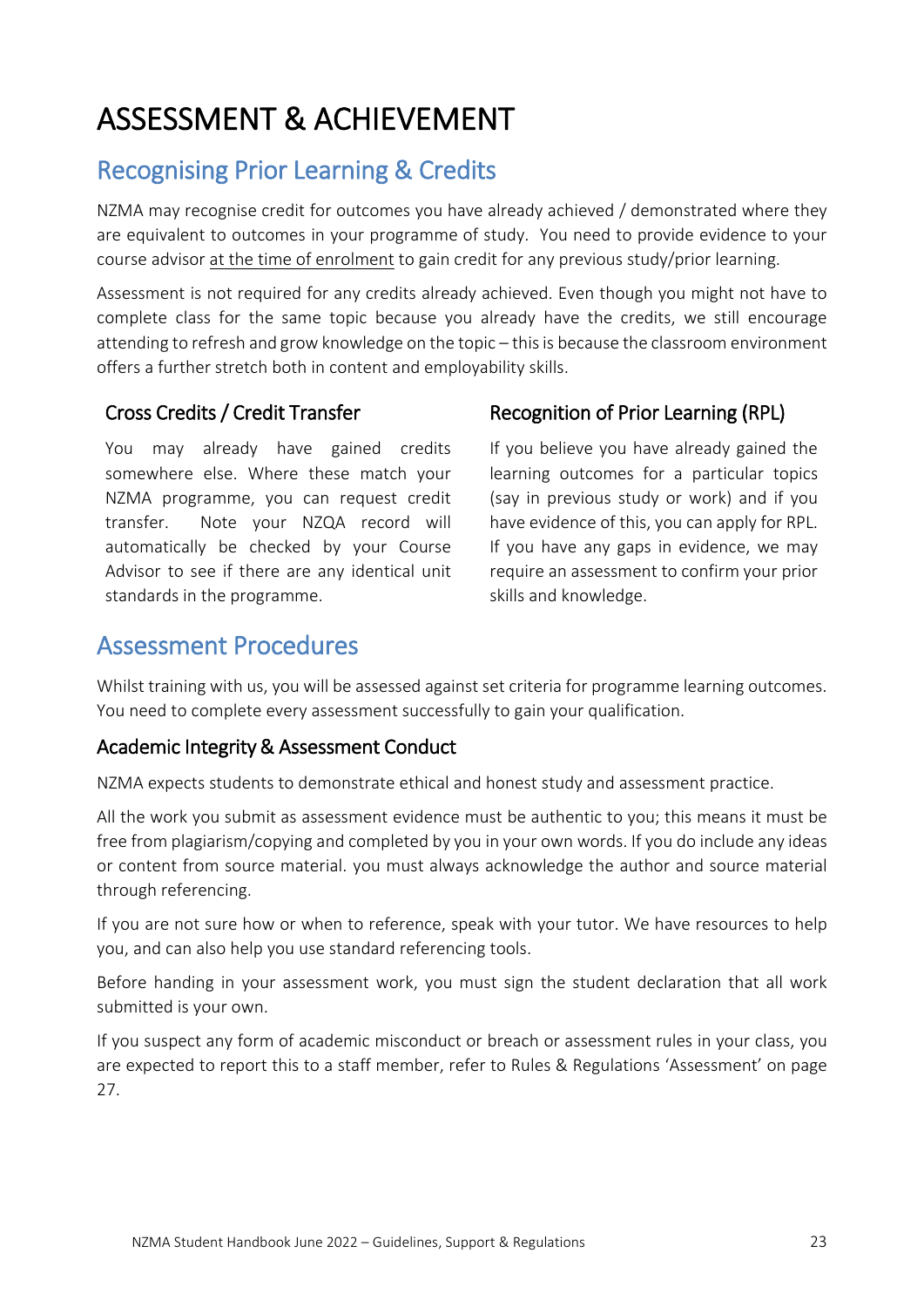#### Assessment Brief

Assessment methods vary depending on the subject and learning outcomes for example individual/group projects, quizzes, role plays, practicals, and written assessments. Each assessment will identify the learning outcomes being assessed and the evidence you need to show.

Your tutor will inform you of the conditions of assessment, and explain the tasks. If you are not sure about any aspect of a particular assessment, please ask your tutor to explain.

If a specific method of assessment is difficult for you to work with, talk to your tutor to see if you can use an alternative format or method e.g., giving verbal answers instead of written answers.

#### Assessment Deadlines & Extensions

Assessments are in your timetable. When an assessment task is handed out, the tutor will also tell you when it is due. If it is not handed in on time, then the following applies:

- o Achievement based assessments recorded o Graded assessment may be eligible for as a submission opportunity that has not been achieved.
- minimum pass mark only.

If you have justified need for extension, this may be granted by your tutor as follows:

- o Before a scheduled assessment date. The extension is applied for in writing at least two days before the assessment deadline
- o After the scheduled assessment date. Only if absence is justified/authorised by your tutor and Campus Manager for the due date.

#### Assessment Results

You can expect to receive a result for your submitted evidence within 7 working days. Sometimes this can take longer where the assessment tasks are more complex, or the assessment evidence is undergoing verification for quality assurance purposes. Your tutor will advise you if there is going to be a delay in releasing your result.

#### Assessment Resits & Resubmissions

If you haven't yet met the assessment requirements, you will be given an opportunity to resit or resubmit the tasks that haven't met requirements. Students are permitted up to three opportunities to meet the minimum requirements for any given assessment. The total number of opportunities includes the initial (first) submitted assessment and any subsequent attempts to meet requirements.

If there are small corrections or amendments to make, these may be reassessed on the same day. If there is more work or learning to do, then your tutor will advise you of the new date for assessment to be completed.

If you have not achieved the assessment after 3 attempts and or it is more 3 months after the programme's scheduled finish date, you will need to reenrol for that course block and complete the learning again.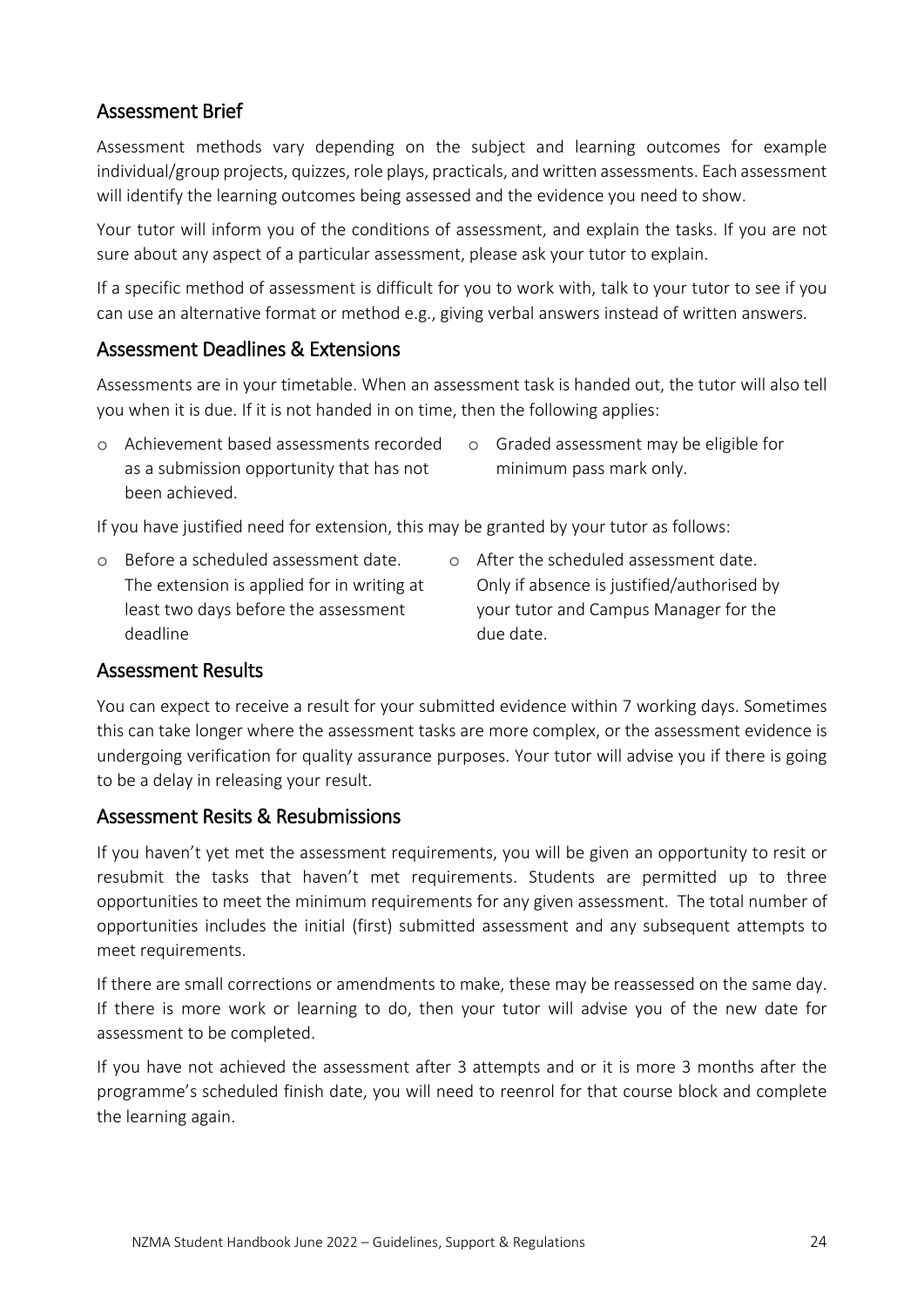Graded Assessment: If you did not reach the minimum pass requirement in your first submission but you achieve the minimum requirement or higher after another assessment opportunity, you will only be able to receive a minimum pass result.

Any outstanding work must be completed within 3 months from the last day of the programme.

### <span id="page-24-0"></span>Assessment Appeals

You can appeal an assessment decision if you think the result is unfair or inaccurate and / or you think your assessment performance was impacted by exceptional circumstances.

If you do want to clarify or appeal the marking or result of an assessment, you need to first talk to your Tutor and or Team Leader within 10 days of receiving the assessment result. Should this not resolve the matter, you can make a formal appeal for the result to be reviewed. Our appeals process is outlined on the following chart.

#### Assessment Appeals Diagram

If you are unhappy with the results of an assessment, think you did better than the results show OR you feel there were exceptional circumstances that impacted your ability to perform in the assessment…

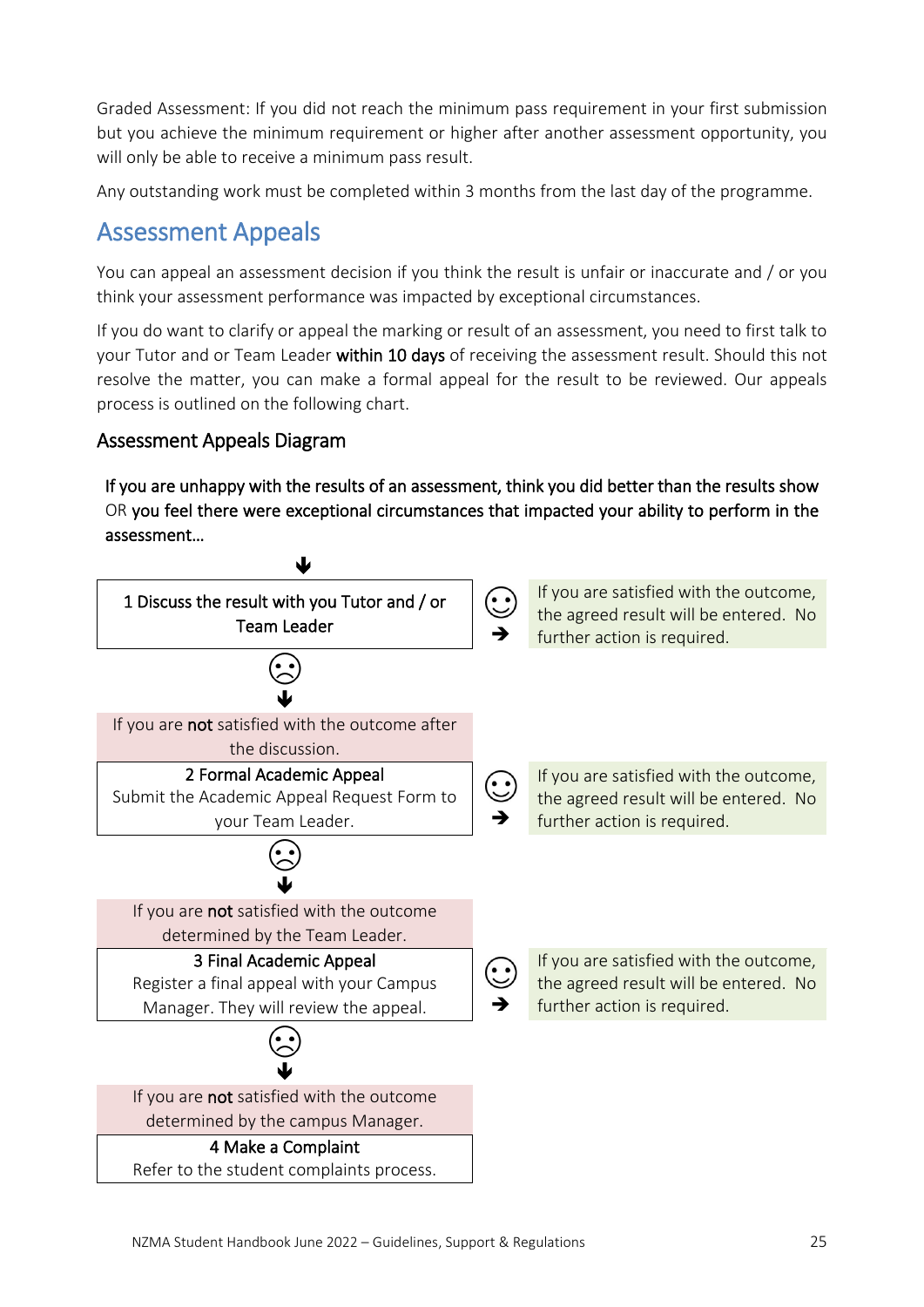### <span id="page-25-0"></span>Achievement Results & Awards

#### Academic record of learning

You will have a NZMA academic record for each area of your programme. When you successfully meet the requirements in a course you gain credit for that course on your academic record. Final results are kept permanently on your record of learning.

Copies of assessments will be kept on site for 24 months after the programme of study finishes. If you would like a copy you will need to request these from your class tutor. Note: This excludes assessments with closed book exam style questions.

### <span id="page-25-1"></span>NZQA Certificates

The programmes offered include NZQA approved qualifications. To gain these you must achieve 100% of the courses in the programme.

Note: The NZQA website can take 12-18 months to show your completed qualification under your Record of Learning through an automated process once your programme has finished. If you wish to have this recorded on your Record of Learning, a manual process can be undertaken at a cost of \$10 per qualification. Confirmation of qualification achievement would then show under your Record of Learning within a month of your request being made to your Team Leader. Please note: NZQA can only record unit standards and qualification/s completions. A transcript of courses achieved is available at any time on request and will be given to you at the end of your course.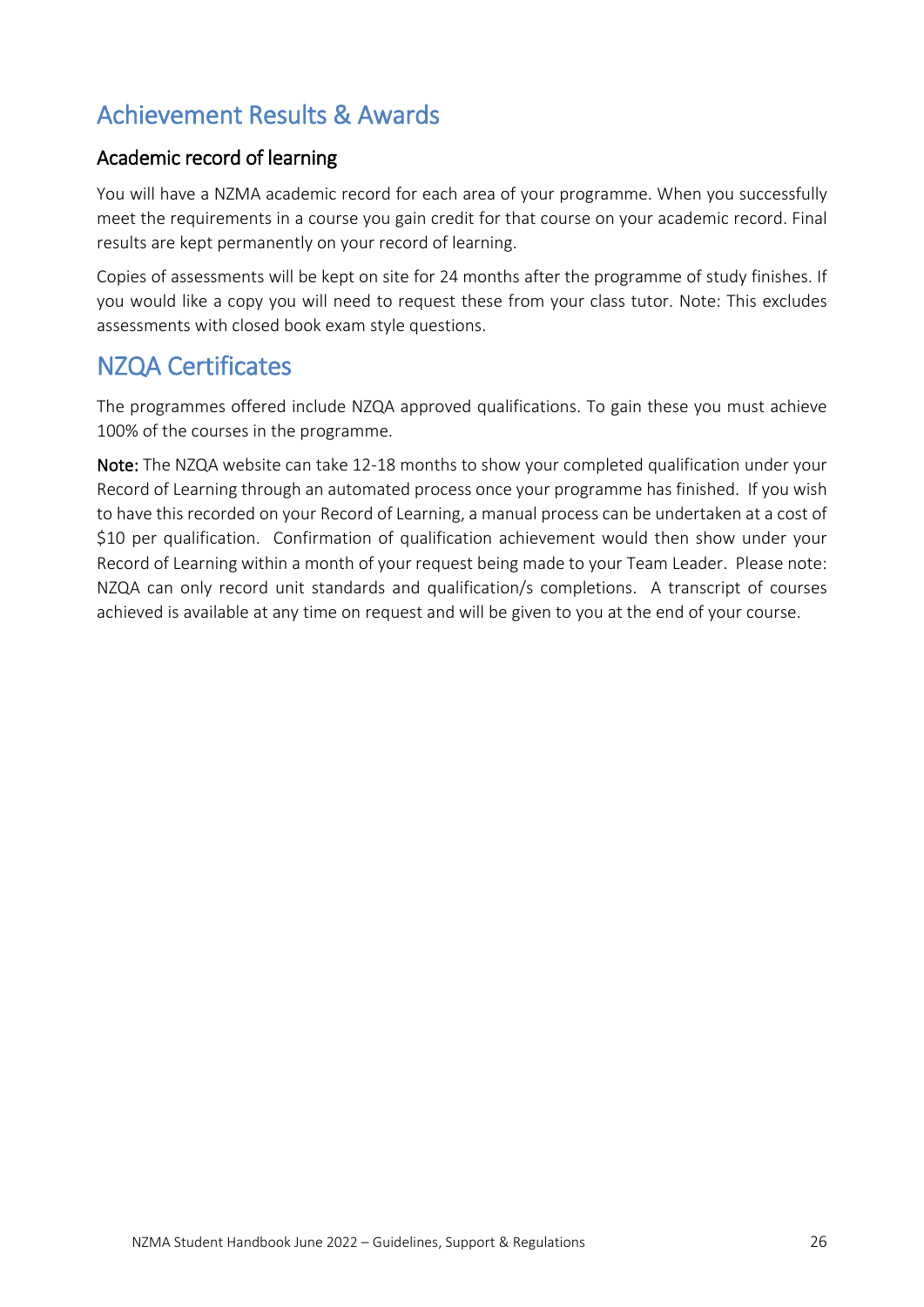# <span id="page-26-0"></span>CONDUCT & DISCIPLINARY MATTERS

The primary reason for your enrolment with us is to provide you with the necessary skills to obtain employment or go onto further study. Your campus is a place where good work attitudes, practical skills and knowledge are applied in a work-like situation.

Students must abide by the Code of Student Conduct & Ethics, work within NZMA rules and regulations, and comply with New Zealand legislation any time you are on campus and when doing off site activities or work-based training as part of your programme.

### <span id="page-26-1"></span>Code of Student Conduct & Ethics

We require a commitment from you at all times to behave ethically and considerately to fellow students, campus staff and visitors – this includes when you are visiting workplaces or completing placements/work based training. NZMA expects students to:

- Represent NZMA in a positive manner at all times.
- Engage and communicate with others in a respectful, considerate manner treating everyone fairly and equally, respecting the personal rights of others.
- Act in a way that does not disrupt own learning and or the learning of others.
- Demonstrate reliability and punctuality by attending all your scheduled classes and learning activities on time.
- Demonstrate academic integrity and respect for the work of others by submitting assessment evidence that is your own work, acknowledging sources and staying within the limits of copyright licenses.
- Present yourself in a professional and appropriate manner by adhering to the NZMA dress code and personal presentation standards required for your programme.
- Treat the shared campus environment, property, equipment & facilities with respect and care.
- Follow all reasonable directions given by staff members/placement hosts in order to maintain health and safety, and take reasonable care both for your own health and safety and not to cause harm to others.
- Comply with NZMA rules and regulations
- Comply with New Zealand laws and regulations.

### <span id="page-26-2"></span>NZMA Rules & Regulations

Failure to comply with NZMA Rules & Regulations may result in disciplinary action. Breaches of a very serious nature\*\* may result in a final written warning or immediate expulsion without notice. See following pages for the disciplinary process.

#### ASSESSMENT \*\*

1. All work submitted by a student as assessment evidence must be authentic to the student.

2. All work submitted by a student as assessment evidence must be free from plagiarism (not copied from another person or source), where

another source is used it must be correctly attributed.

3. Students must not allow own work to be used/copied by another student and submitted as if it were the other student's work.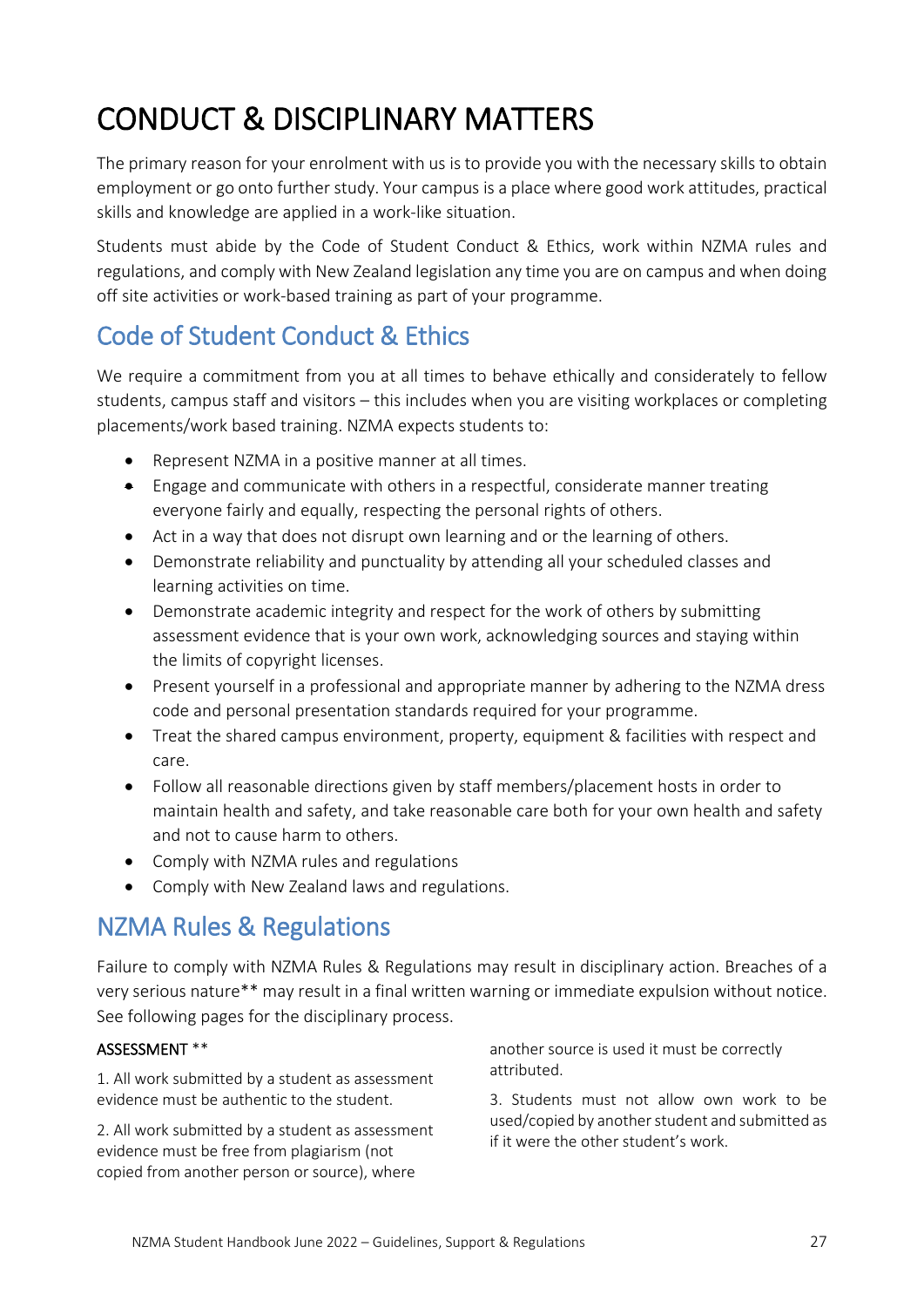4. Students must not access 'assessor only' resources, or use any resources prohibited under assessment's conditions.

5. Students must comply with the stated conditions of assessment and examinations.

#### **ATTENDANCE**

6. Students must be on time for class, and attend all directed learning hours.

7. Excluding justified absences, attendance rate must not drop below 90%.

8. Students must notify the campus where they are late or unable to attend a class.

#### CAMPUS & LEARNING ENVIRONMENT

9. Except where it has been permitted by the tutor to support learning activities, students must silence and refrain from using phones/devices for personal use during class time.

10. Classrooms are a food free area. Drinking from cups and bottles without lids is not permitted. Chewing gum is not permitted.

11. Students must comply with all reasonable health and safety instructions, and not act in a manner that may risk health and safety and or cause harm to self or others.

12. Students must not smoke/vape in any area of the premises or grounds, except where there are designated smoking areas.

13. Students must obey all directives concerning parking restrictions.

14. Students must not misuse or damage campus equipment, ICT systems or property.

15. \*\*Students must not engage in any behaviour that is likely to risk, impede, or damage NZMA operations. This includes online activity & social media.

16. Whilst undertaking work experience, students must comply with such rules as the employer or host has for their own staff.

#### DRESS CODE

17. Students provided with a uniform must wear the uniform on campus, offsite activities, and work-based training.

18. Where a uniform is not supplied - students must wear respectful, clean, and comfortable

clothing on campus, offsite activities, and workbased training. See also 'Prohibited Items'.

19. Safe appropriate footwear is to be worn at all times.

20. Except where an exemption is granted for medical conditions, cultural or religious reasons wearing unauthorised headwear and / or sunglasses is not permitted in class.

#### DISCRIMINATION, HARASSMENT AND/OR BULLYING

21. \*\*Students must treat all students, staff, and campus visitors fairly and equally. It is unacceptable to harass, bully, or discriminate based on another's culture, age, disability, ethnicity, gender, religion, sexual orientation, or status

22. \*\*Students must not behave in an abusive or bullying (verbal, emotional or physical) manner to another student, staff members and campus guests. This includes via private/public electronic communication/media

#### PRIVACY

23. \*\* Unauthorised access, use, disclosure and or changes to another person's file, data, or records is prohibited.

24. Recorded images and content of students, staff, campus visitors and or placement stakeholders must not be recorded or used without written permission.

#### PROHIBITED ITEMS

Applies to: NZMA premises/campus, work-based training, learning activities held offsite.

25. \*\*Accessing or supplying offensive, illegal and or objectionable content and material is prohibited.

26. \*\*Possession of, distribution of, and /or being under the influence of alcohol, nonprescribed drugs, substances, illegal drugs are prohibited.

27. \*\*Insignia, patches and colours indicating a gang affiliation are prohibited.

28. \*\* Weapons of any kind and/or items designed to injure or threaten are prohibited.

29. \*\*Possession of stolen items, wrongful sale and or non-authorised use of other's property is prohibited.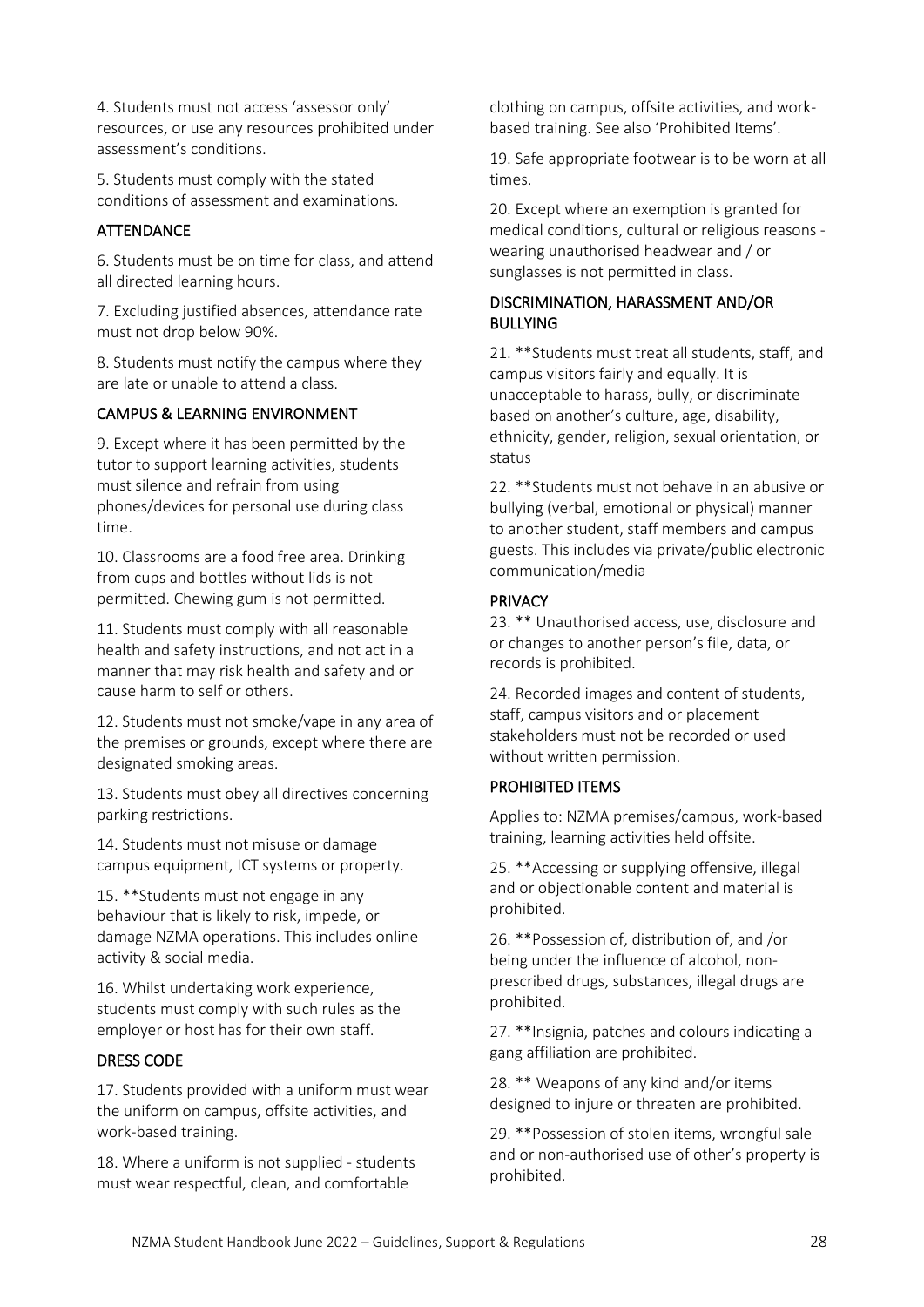### <span id="page-28-0"></span>Non-Attendance & Absenteeism

Attending scheduled classes is a programme requirement, and absenteeism is closely monitored. Absenteeism breaches the attendance policy. Students receiving a student allowance from StudyLink, may have their allowance frozen/payments stopped until they return to campus.

Ongoing non-attendance can result in being withdrawn from the programme in which case NZMA is required to advise Immigration NZ (international students), and Studylink (domestic students).

#### Withdrawal for ongoing non-attendance

If the Campus Management team has concerns about your attendance, the following disciplinary processes will be applied. If you are under the age of 18, your guardian will be contacted.

If you are withdrawn due to ongoing non-attendance issues, you will be advised in writing. A final academic record of learning will be issued.

#### Consecutive absenteeism

If you are consecutively absent (multiple days in a row) without advising us, we will write and/or email to inform you of the date you need to contact us by in order to remain enrolled at NZMA.

| Student is consecutively absent without notifying NZMA |                                                                                                                                                                                                                                                      |  |  |
|--------------------------------------------------------|------------------------------------------------------------------------------------------------------------------------------------------------------------------------------------------------------------------------------------------------------|--|--|
| 1 <sup>st</sup> instance                               | After one learning week of no contact, you will be given three days to notify us or<br>return to class without being withdrawn (5 days + 3 days' notice = 8 days). If we<br>do not hear from you, you will be withdrawn from your programme of study |  |  |
| 2 <sup>nd</sup> instance                               | After three days of no contact, you will be given three days to notify us or return<br>to class without being withdrawn (3 days + 3 days' notice = 6 days). If we do not<br>hear from you, you will be withdrawn from your programme of study.       |  |  |
| 3rd instance                                           | After one day of no contact, you will be withdrawn the following day.                                                                                                                                                                                |  |  |

#### Non-consecutive absenteeism

If you have not attended class for a total amount of time that exceeds what would be expected when you are in employment (including different days off, not necessarily in a row), we will meet with you to discuss our concerns and re-iterate attendance policy requirements.

| Stage 1<br>Attendance<br>below 90% | A discussion held between you and your tutor. The discussion and any reasons<br>why you have been unable to attend will be logged in your student file.                                                                                                                                                                   |
|------------------------------------|---------------------------------------------------------------------------------------------------------------------------------------------------------------------------------------------------------------------------------------------------------------------------------------------------------------------------|
| Stage 2<br>Attendance<br>below 85% | A formal meeting arranged with the Team Leader and Campus Manager. You have<br>the right to bring a support person. You will discuss the issue and outcome of<br>non-attendance, which may include your withdrawal from the programme.<br>If you are unable to attend a meeting or we have not been able to make contact, |
|                                    | an official letter will be sent to your current address.                                                                                                                                                                                                                                                                  |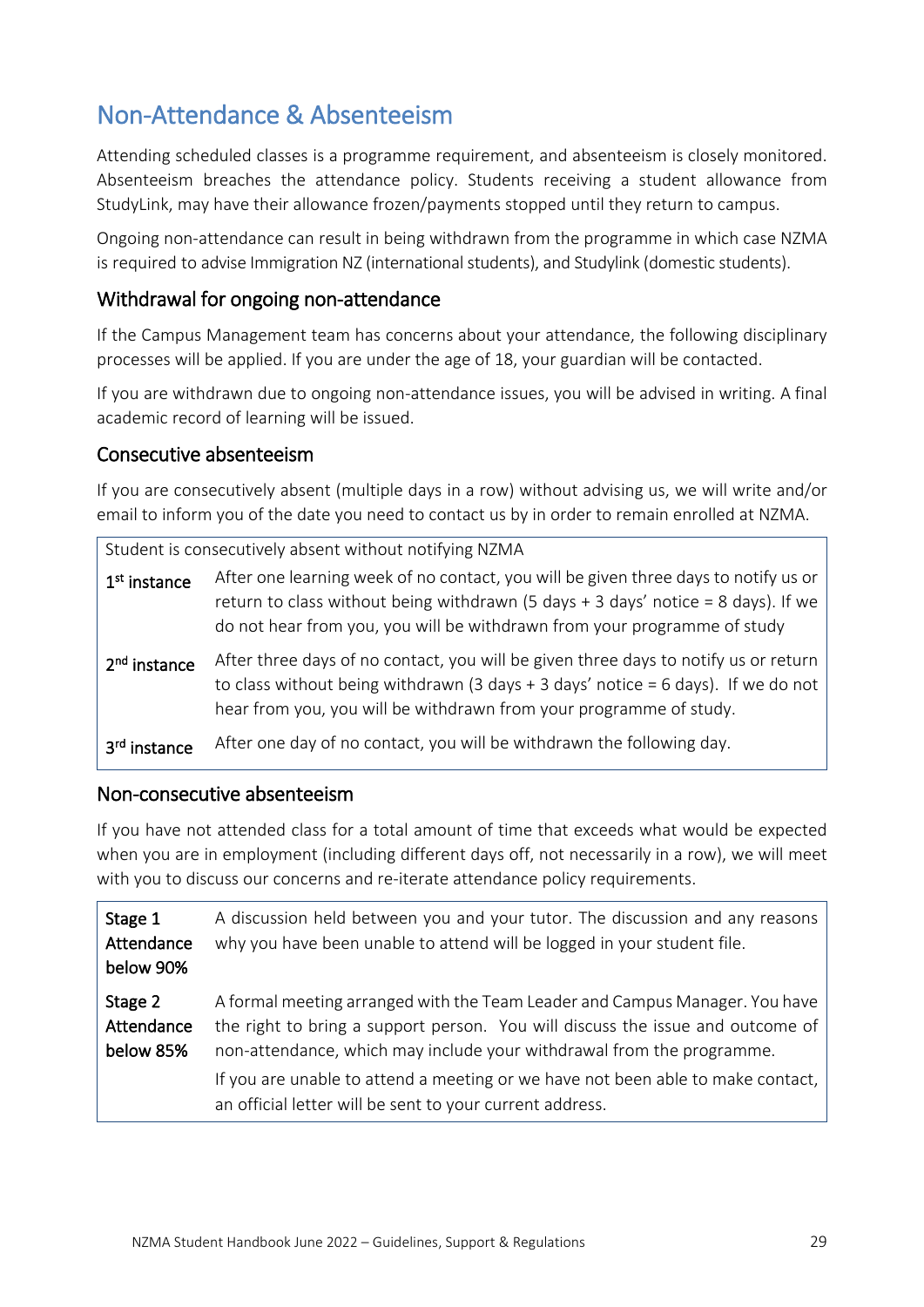#### Exceptional Circumstances

In exceptional circumstances, the Campus Manager may make exceptions to the rule and will therefore form a plan of action to ensure students are still able to gain their qualification authentically. If you are a student who has been deemed to have 'exceptional circumstances', this may involve being moved to another intake, so that you can catch up on any learning you may have missed.

### <span id="page-29-0"></span>Student Misconduct, Investigation & Disciplinary Process

We understand students can experience a wide range of challenges and this can result in making hasty decisions that put enrolment at risk. Any student seeking help is encouraged to talk to a trusted party, who will, if necessary, confidentially refer the student to a counsellor as soon as possible.

NZMA will be fair and equitable in when interacting with students, and in implementing investigation and disciplinary processes. We will always consider the wellbeing of students and staff when determining the appropriate disciplinary outcome.

#### Investigation & Action

Incidents where misconduct has minimal impact on staff, students, legislative or programme regulations will be dealt with in the first instance by the tutor through clarification of rules, regulations, and code of conduct.

If there is repetition of misconduct, or disregard of additional Student Rules, Regulations, Student Code of Conduct; student will receive notice in the form of a letter advising them of the subject matter of the breach and an invitation to meet with the Campus Manager. The notice letter includes an invitation for the student to bring a support person to the meeting, the letter will advise of all possible consequences on their enrolment status. If a student is under the age of 18, their guardian will be informed.

During the meeting the student will be given the opportunity to be heard in a fair and confidential manner. All relevant evidence will be presented at the meeting to be and viewed and discussed by the parties. Where the investigation finds no misconduct has occurred, all parties will be advised, and no additional action is required.

Where a finding of misconduct is upheld, the Campus Manager will advise the student the consequences of their actions, and possible impact on enrolment.

Any student who is knowingly a party to a breach of the rules committed by another student may, be also face disciplinary action. Being 'a party to' may include aiding, inciting, encouraging, assisting to conceal, and assisting to cheat, or in any way assisting in a breach of the rules.

#### Misconduct Disciplinary Process

If a student is unable to receive a warning because they are absent from their programme, then the warning is considered to have been received if sent by mail to their last known address.

Indefinite suspension may occur where a student fails to comply with any written warning. Breaches of a very serious nature\*\* may result in a final written warning or immediate expulsion without notice.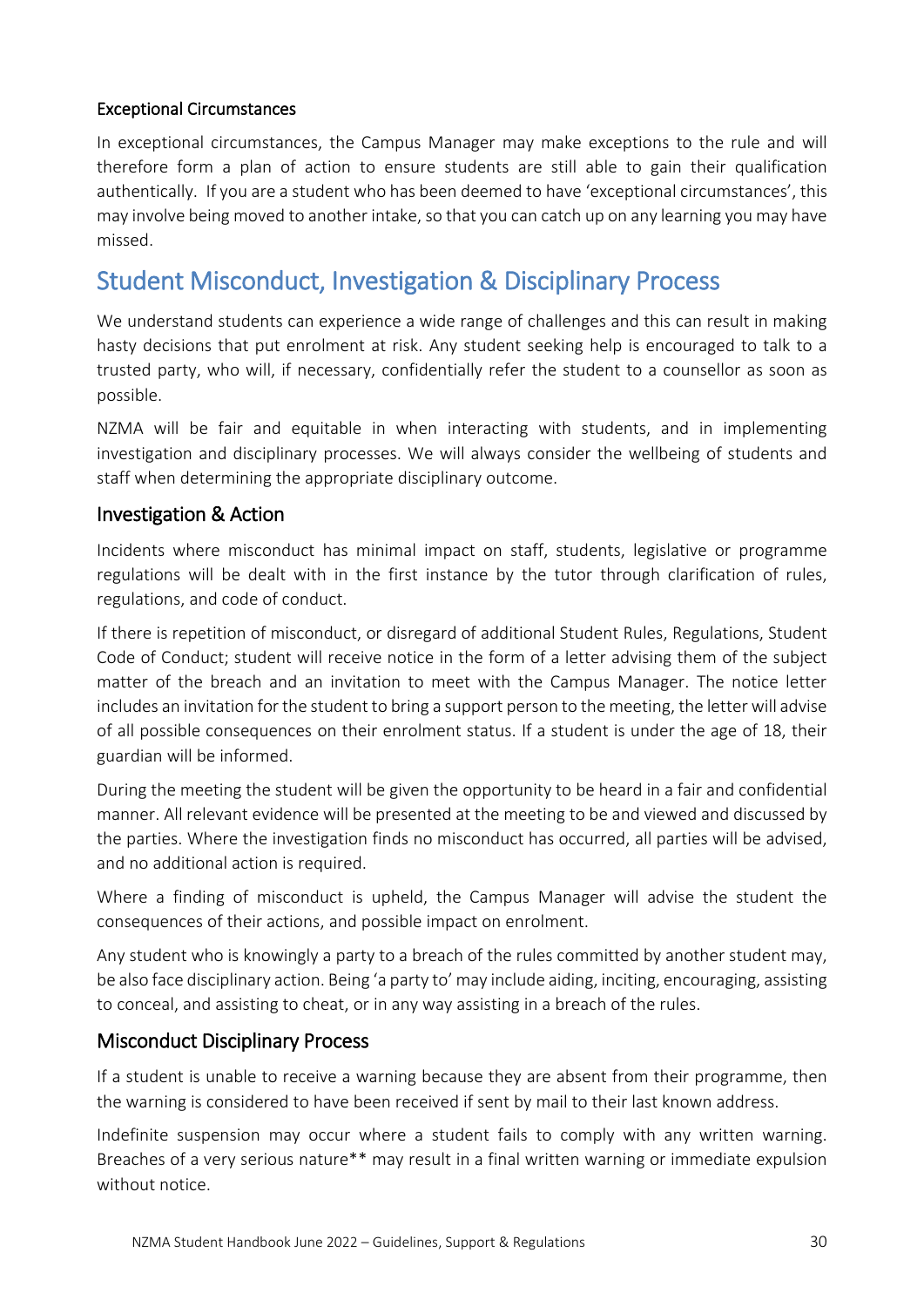| 1st<br>occurrence<br>(minor)  | An informal conversation is held to clarify protocols, and an event logged on<br>the student's file on the outcome of the conversation.                                                                                                                                                                                                        |
|-------------------------------|------------------------------------------------------------------------------------------------------------------------------------------------------------------------------------------------------------------------------------------------------------------------------------------------------------------------------------------------|
| 2 <sub>nd</sub><br>occurrence | Written warning will be recorded on the student's confidential file and the<br>student will be requested to sign an acknowledgement that the written<br>warning letter has been given.                                                                                                                                                         |
| 3 <sup>rd</sup><br>occurrence | Final written warning will be recorded on the student's confidential file and the<br>student will be requested to sign an acknowledgement that the final written<br>warning letter has been given.                                                                                                                                             |
| 4 <sup>th</sup><br>occurrence | <b>Expulsion</b> will be recorded on the student's confidential file and their<br>enrolment will be and terminated. Student will receive written confirmation of<br>expulsion and a copy of their final academic record of learning.<br>If there are extenuating circumstances, an alternative way forward may be<br>authorised by Management. |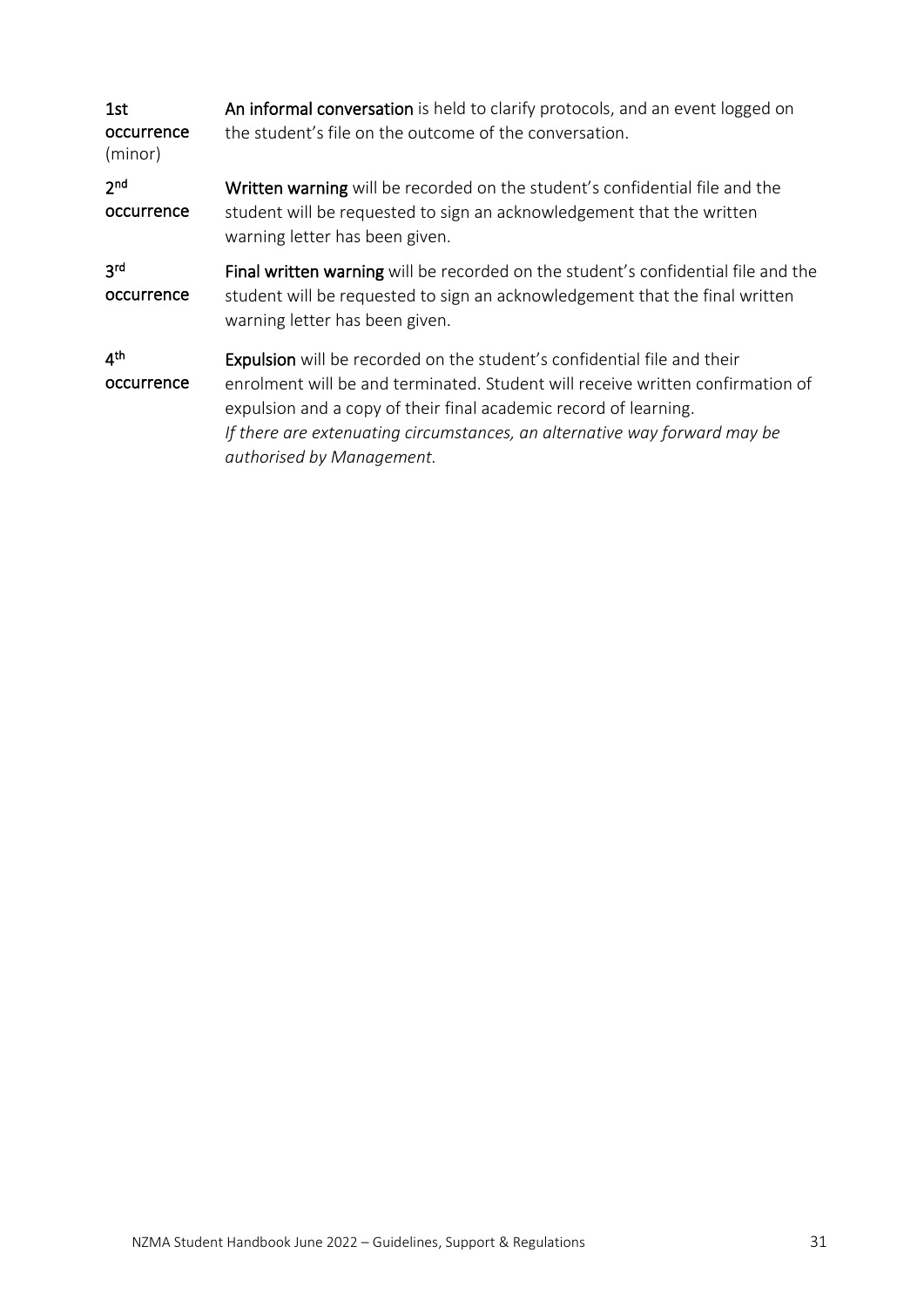# <span id="page-31-0"></span>FEE PROTECTION, REFUNDS & WITHDRAWALS

#### Student Fees & Withdrawal of Services

In the event of NZMA going into liquidation, Public Trust will be holding the unused portion of the programme for which the student has paid. If students wish they may be able to complete any remaining subjects/modules by distance learning if they are available in this format. This may allow students to complete the programme from home.

NZMA will actively try and place students with other providers and negotiate a reduced cost for the balance of any training.

Address: Student Fee Trust Account Public Trust PO Box 31-543 Lower Hutt 5040 Ph: 0800 494 733

### <span id="page-31-1"></span>Withdrawal - Domestic Students

If for any reason you feel that you need to withdraw from your programme of study, a discussion with your Class Tutor and the Team Leader is recommended. Notice in writing is required if you decide to withdraw. Refund entitlements for payments made by you for your programme of study, are as follows:

Withdrawal within 8 calendar days of scheduled programme start date

o all tuition fees will be refunded minus a deduction of 10% of the fees paid or \$500.00 (whichever is the lesser amount).

Withdrawal on day 9 or later of scheduled programme start date:

- Refund of tuition fees may be authorised for exceptional circumstances. Students must complete the Student Refund Request Form and provide documentation to support the request.
- No refund where a student wishes to transfer to another provider
- No refund where a student has been expelled and/or inaccurate or false information was included in their enrolment application.

### <span id="page-31-2"></span>Withdrawal - International Students

Once confirmed on your programme if you wish to withdraw you must put this in writing and either post or email this to your Campus Manager. Please note being withdrawn from a programme would impact your academic record and may impact future enrolment and the ability to continue future study in New Zealand. We must inform Immigration New Zealand (INZ) if your enrolment is terminated.

The cancellation fees are as follows:

|       | After enrolment but       |         | After programme start date, |         | After the 10th day of programme: |
|-------|---------------------------|---------|-----------------------------|---------|----------------------------------|
|       | before the official start |         | but up to or including the  |         | o No refund applicable, full     |
| date: |                           |         | 10th working day:           |         | programme fees retained by       |
|       | o 8% of programme fees    | $\circ$ | 10% of programme fees       |         | the campus.                      |
|       | deducted for a            |         | deducted for a              | $\circ$ | There may also be insurance      |
|       | programme 36 weeks        |         | programme 36 weeks or       |         | and uniform costs if these have  |
|       | or longer                 |         | longer                      |         | already been paid to the         |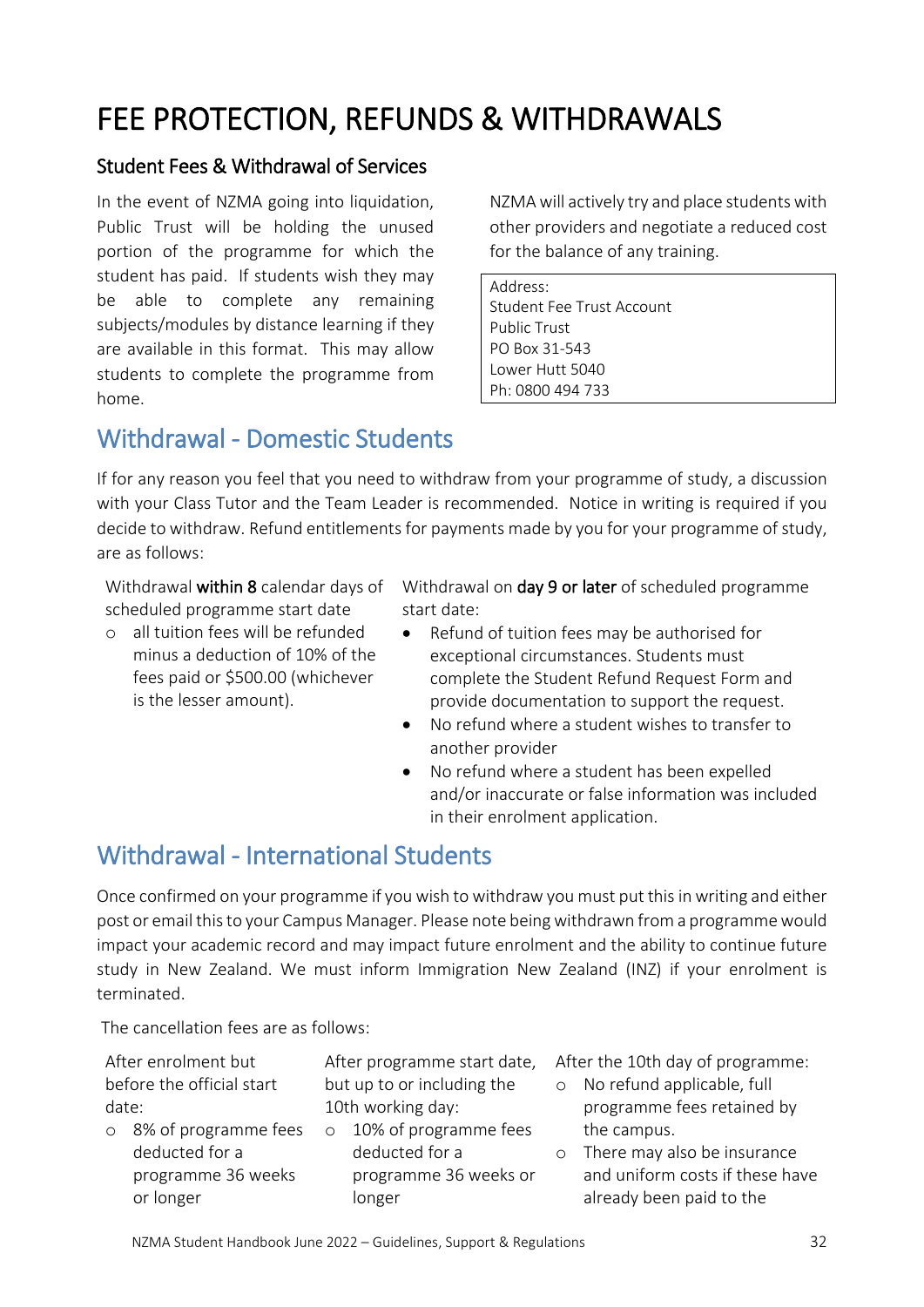- o 20% of programme fees deducted for a programme less than 36 weeks
- o 25% of programme fees deducted for a weeks

companies at time of withdrawal.

programme less than 36 o If you leave or are withdrawn from a course after the cancellation period, you will be liable for any outstanding fees

A notice of withdrawal due to exceptional circumstances may, at the sole discretion of the Campus Manager, be accepted as grounds for a refund of tuition fees. The Campus Manager may require documentary evidence in support of the application for the refund, and a refund may not be made if the written notice of withdrawal is unreasonably delayed.

# <span id="page-32-0"></span>PATHWAYS & EMPLOYMENT

### <span id="page-32-1"></span>Further Study

### Enrolment into NZMA pathway/higher level programmes

Entry into pathway/higher level programmes is restricted to those students who meet the required eligibility criteria detailed below:

- Must have successfully completed current programme of study
- Must be academically capable of progressing to the higher level.
- Have complied with NZMA Student Code of Conduct & Ethics, Rules and Regulations.

### <span id="page-32-2"></span>Employment

We know that your aim is to obtain employment in your chosen career at the end of your programme, please remember we are here to support, encourage and guide you to find you a job but we do not guarantee you a job upon graduation.

Included in your programme is a series of sessions that relate specifically to finding employment. These sessions include the development of your curriculum vitae (CV), interview techniques and other employment modules. Throughout the year we are approached by the industry wanting to interview our graduates for positions that are available. To be considered you will need to ensure your CV is completed by the end of the CV module and signed off by campus management.

### <span id="page-32-3"></span>Student Job Search

Student Job Search (SJS) is a free service helping students gain part-time employment during your programme or full time after your programme has finished.

#### How Student Job Search works

- 1. To get the best experience out of using SJS, you need to register first at www.sjs.co.nz
- 2. Search for jobs
- 3. Apply for jobs
- 4. Contact the employer

Speak with the Campus Team if you need support using this service.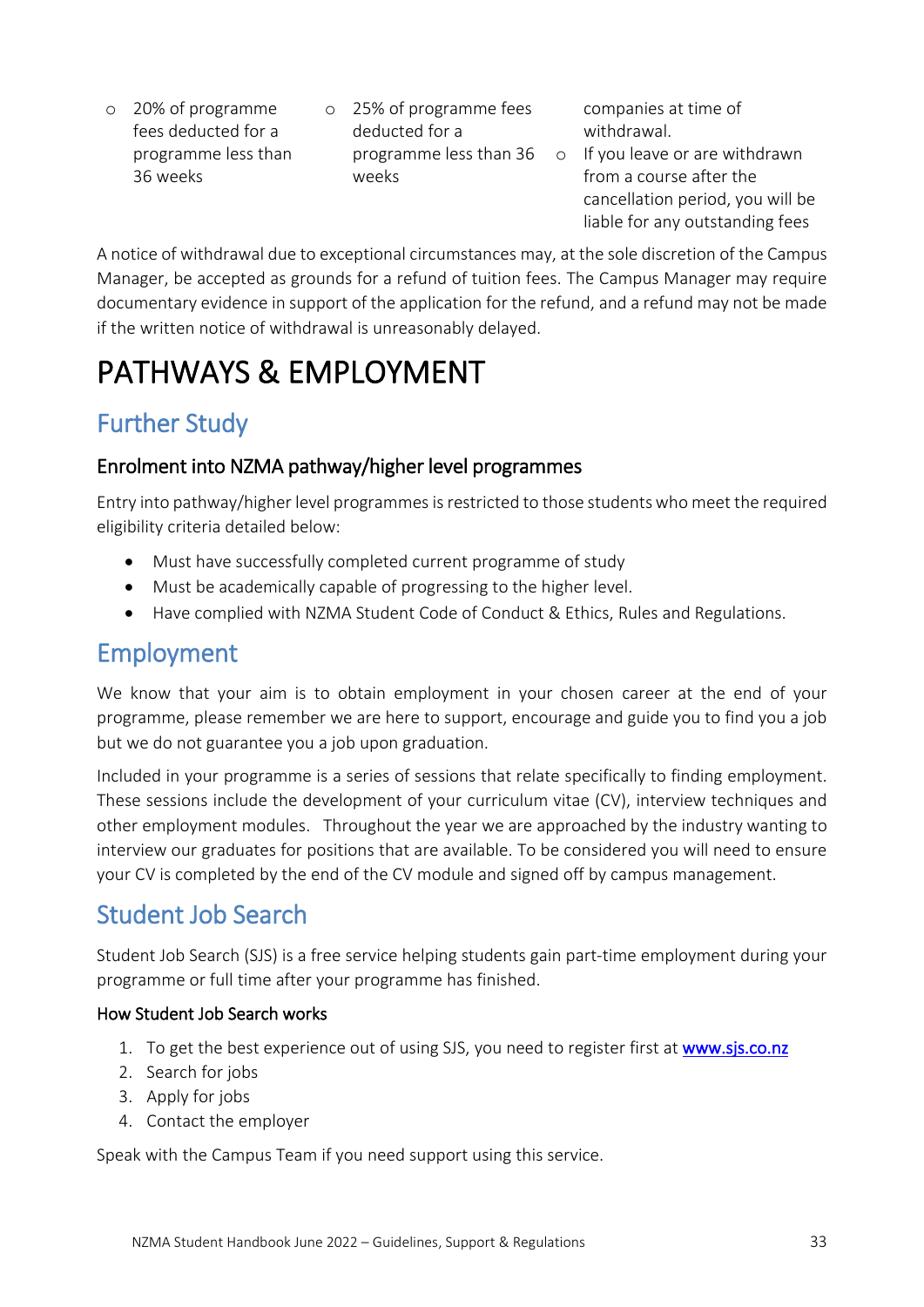# <span id="page-33-0"></span>SUPPORT & GUIDANCE DIRECTORY

We want your experience to be trouble free so you can focus on learning. We genuinely care about our students and make it a priority to be aware of all kinds of support you can be connected to within our community.

The A–Z guide at the front of this handbook, and the directory on the following pages will help you find information on the services and support we can help you with.

If you can't find what you are looking for you may simply approach your tutor, course advisor, customer service officer, team leader, campus manager or any other staff member you feel comfortable speaking to, and they will direct you to the right person, people, or agency.

| Emergency                                   |                 | <b>Cancer Information Service</b>                 | 0800 800 426        |
|---------------------------------------------|-----------------|---------------------------------------------------|---------------------|
| Police/Fire Service/ Ambulance 111          |                 | Chinese Lifeline                                  | 0800 888 880        |
| Alcohol and drug problems                   |                 | <b>Chinese New Settlers</b><br>Services Trust     | $(09)$ 262 3868     |
| Al-Anon Family Groups<br>(All Hours)        | (09) 379 4871   | Cornerstone Christian Helpline                    | (09) 307 1580       |
| Alcoholics Anonymous 24 Hour                | 0800 229 6757   | Diabetes Centre South Auckland (09) 278 6364      |                     |
| Alcohol Drug Helpline                       | 0800 787 797    | Doctors/Hospitals                                 | Refer to phone book |
| Community Alcohol and Drug<br>Service       | 0800 787 792    | <b>Eating Disorders</b>                           | $(04)$ 461 6528     |
| Narcotics Anonymous                         | 0800 628 632    | <b>Family Planning Association</b>                | 0800 372 546        |
|                                             | 0800 778 778    | <b>Family Support Services</b>                    | (09) 360 0229       |
| Quitline (smoking)                          |                 | Gambling Youthline                                | 0800 654 659        |
| <b>Banks</b>                                |                 | Healthline                                        | 0800 611 116        |
| ANZ                                         | 0800 269 296    | Lifeline                                          | 0800 111 777        |
| ASB                                         | 0800 803 804    | Maori & Pacific Womens                            | $(09)$ 378 8813     |
| <b>BNZ</b>                                  | 0800 800 468    | <b>Health Collective</b>                          |                     |
| Westpac                                     | 0800 400 600    | Manukau Youth Resources                           | (09) 263 7340       |
| Kiwibank                                    | (09) 336 1133   | Services                                          |                     |
| Counselling, health and information         |                 | Rape Crisis                                       | $(09)$ 366 7213     |
| AIDS Foundation                             | (09) 303 3124   | Parent Help/Barnardo's (Child                     | 0800 472 7368       |
| AIDS Hotline                                | 0800 802 437    | Abuse Prevention)                                 |                     |
| Anger Management Programme (09) 835 0509    |                 | Plunket Line 24 Hour                              | 0800 933 922        |
| Anglican Trust for Women                    | (09) 276 3729   | Prisoners Aid & Rehabilitation                    | $(09)$ 630 0862     |
| & Children                                  |                 | Rainbow Youth Trust                               | $(09)$ 376 4155     |
| <b>Auckland City Mission</b>                | (09) 379 2395   | Rape & Sexual Abuse Healing                       | (07) 839 4433       |
| Auckland Ethnic Council Inc                 | (09) 362 7968   | Centre (Hamilton)                                 |                     |
| Auckland Sexual Abuse Health                | (09) 623 1700   | Relationship Services                             | $(09)$ 525 1051     |
| Bethany Centre                              | (09) 376 1324   | SafetyNet (Domestic Violence)<br>24Hr Crisis Line | $(09)$ 303 3939     |
| <b>Budget Commission on Human</b><br>Rights | $(09)$ 373 3897 | Salvation Army (Northern)                         | $(09)$ 379 4150     |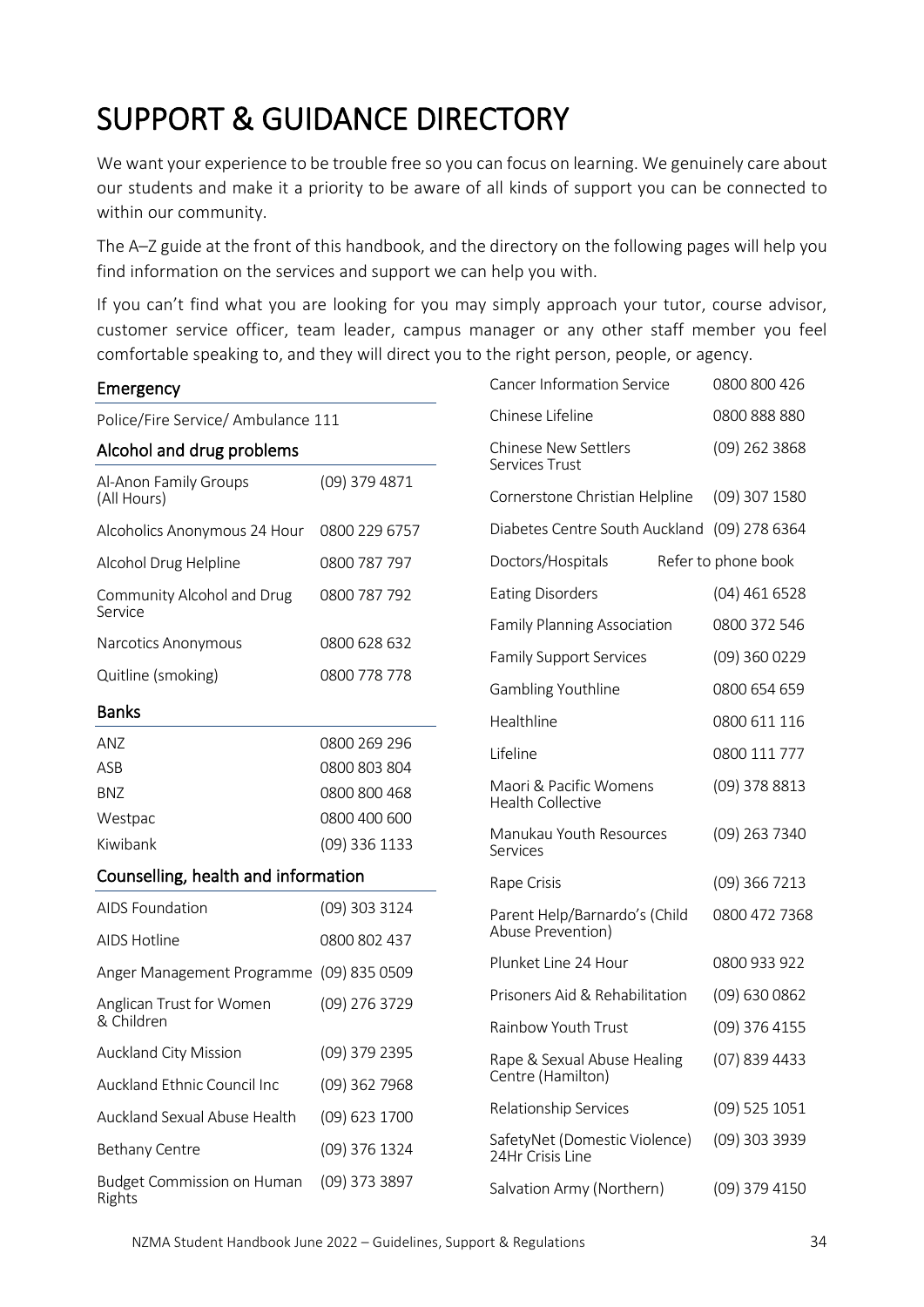SamoaAtia'e | Magelenc Society (09) 256 0900

Schizophrenia Fellowship(09) 378 9134 Auckland Inc

| Sexual Health Service                                                                                                                              | (09) 307 2885                         |  |  |
|----------------------------------------------------------------------------------------------------------------------------------------------------|---------------------------------------|--|--|
| Shakti Asian Woman's Safe<br>House (24 hours)                                                                                                      | 0800 742 584                          |  |  |
| <b>Stroke Foundation AKLD Ltd</b>                                                                                                                  | (09) 441 8959                         |  |  |
| <b>Tenancy Services</b>                                                                                                                            | 0800 836 262                          |  |  |
| Toughlove Auckland Inc                                                                                                                             | (09) 624 4362                         |  |  |
| Victim Support                                                                                                                                     | 0800 842 846                          |  |  |
| Waitakere Sexual Abuse<br>Counselling                                                                                                              | (09) 837 2491                         |  |  |
| Wharekaha Home Builders<br><b>Family Support</b>                                                                                                   | (09) 298 761                          |  |  |
| Women's Refuge 24 Hour Crisis<br>Service (Auckland)                                                                                                | (09) 378 1893                         |  |  |
| Women's Refuge 24 Hour<br>Crisis Service (Hamilton)                                                                                                | (07) 855 1569                         |  |  |
| Youthline Crisis Phone<br>Counselling                                                                                                              | 0800 376 633                          |  |  |
| Youthlink Family Trust                                                                                                                             | $(09)$ 236 8660                       |  |  |
| Mental Health Advocacy Peer<br>Support (MHAPS)<br>Email: reception@mhaps.org.nz                                                                    | $(03)$ 365 8055<br>022 370 8055       |  |  |
| Birthright Christchurch - Single<br>Parent support                                                                                                 | $(03)$ 366 9456<br>0800 457 146       |  |  |
| CareNZ-Addiction Support<br>Email: christchurch@carenz.co.nz                                                                                       | 0800 365 87                           |  |  |
| <b>Battered Womens Trust Crisis</b>                                                                                                                | $(03)$ 364 8900                       |  |  |
| Te Whare Hauora (womens<br>refuge) 59 Shortland Street, Aranui                                                                                     | (03) 379 6910                         |  |  |
| West Christchurch Womens<br>Refuge Crisis                                                                                                          | $(03)$ 379 575                        |  |  |
| Canterbury Mens Centre<br>357 Glouster St                                                                                                          | $(03)$ 365 9000<br>(SMS) 022 302 4966 |  |  |
| Kaiapoi Community Support<br>Volunteer & Projects<br>Team Leader<br>Clinical                                                                       | (03) 327 8945<br>$(03)$ 394 9115      |  |  |
| 24 Hour Surgery 401 Madras St                                                                                                                      | $(03)$ 365 7777                       |  |  |
| NGO & Community organisation<br>updater is a great website to find all<br>the service and community groups in<br>Christchurch<br>Ngoupdater.org.nz |                                       |  |  |

#### General

| <b>Auckland Visitors Centre</b>      | (09) 979 2333   |  |  |
|--------------------------------------|-----------------|--|--|
| Automobile Association               | 0800 500 222    |  |  |
| Maxx - Bus Information               | $(09)$ 366 6400 |  |  |
| Citizens Advice Bureau (CAB)         | 0800 367 222    |  |  |
| CAB International Student<br>Service | (09) 309 3479   |  |  |
| CAB Mandarin Line                    | (09) 634 2840   |  |  |
| Doctor                               | (09) 373 4055   |  |  |
| Library                              | (09) 377 0209   |  |  |
| Youthtown                            | (09) 379 5430   |  |  |
| Youth Help Line                      | 0800 376 633    |  |  |
| Community Law Centre<br>(Auckland)   | (09) 378 6085   |  |  |
| Community Law Centre<br>(Hamilton)   | (07) 839 0770   |  |  |
| <b>Maternity Care</b>                | 0800 686 223    |  |  |
| <b>Government Agencies</b>           |                 |  |  |

| Birth, Deaths & Marriages                                                                                                                                           | 0800 225 252                                                 |
|---------------------------------------------------------------------------------------------------------------------------------------------------------------------|--------------------------------------------------------------|
| <b>Employment Relations Infoline</b>                                                                                                                                | 0800 800 863                                                 |
| Human Rights Commission                                                                                                                                             | 0800 496 877                                                 |
| Inland Revenue                                                                                                                                                      | 0800 227 774                                                 |
| Legal Aid                                                                                                                                                           | (09) 306 3315                                                |
| Land Transport and Safety Authority (LTSA)<br>LTSA General Road Safety<br><b>LTSA Driver Licensing</b><br>LTSA Road User Charges<br>LTSA Motor Vehicle Registration | 0800 699 000<br>0800 822 422<br>0800 655 644<br>0800 108 809 |
| NZ Immigration                                                                                                                                                      | (09) 914 4100                                                |
| OSH                                                                                                                                                                 | (09) 277 7415                                                |
| Police                                                                                                                                                              | (09) 379 4500                                                |
| Post Office                                                                                                                                                         | (09) 302 1059                                                |
| <b>PSIS</b>                                                                                                                                                         | 0800 807 747                                                 |
| Studylink                                                                                                                                                           | 0800 889 900                                                 |
|                                                                                                                                                                     |                                                              |

### Workbridge (09) 302 2836

#### Poisons and hazardous chemicals

National Information Centre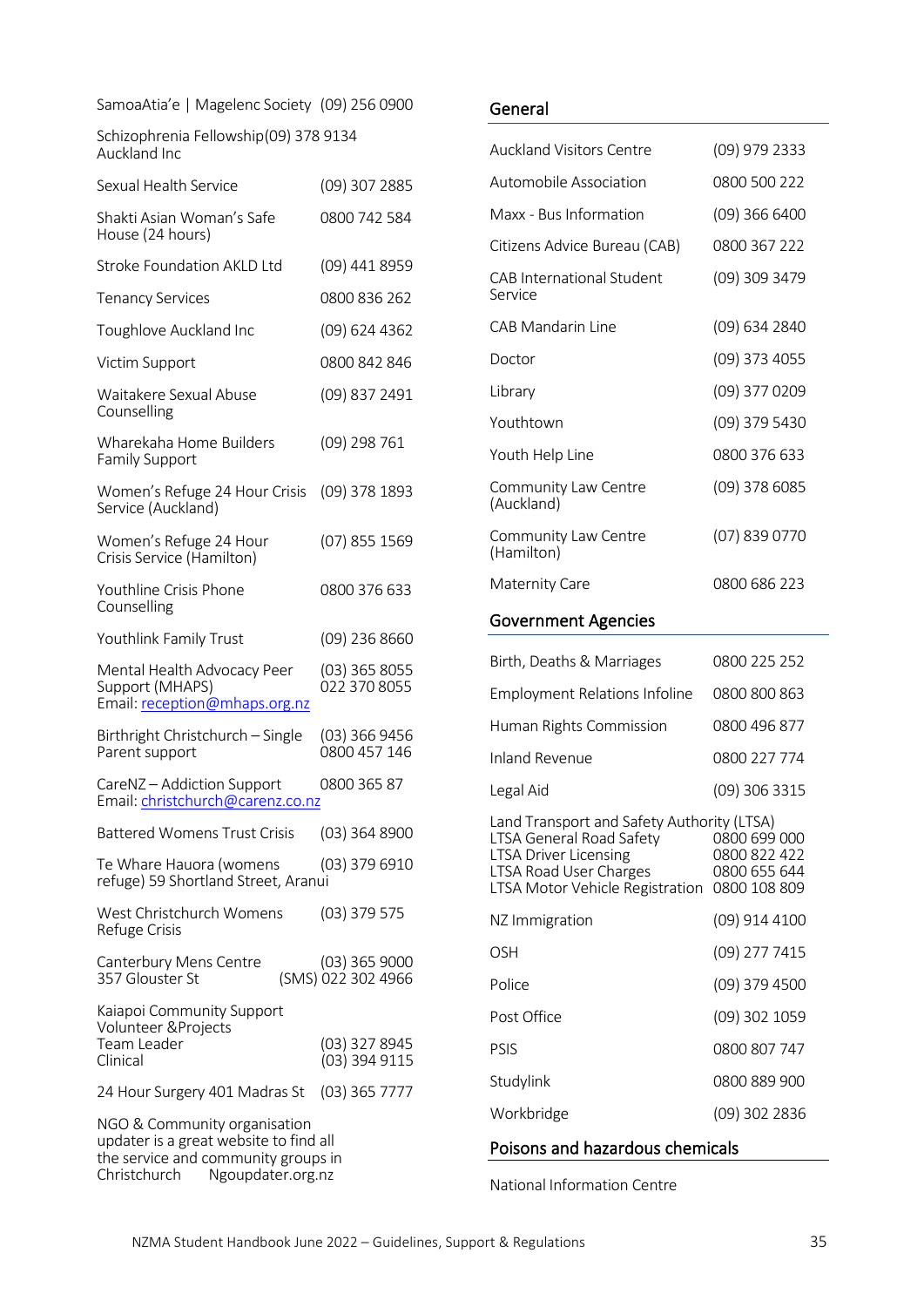| Urgent Information                                                         | (03) 474 7000   |
|----------------------------------------------------------------------------|-----------------|
| Non-urgent & General Information<br>Weekdays 9am-5pm                       | (03) 479 1200   |
| Rescue services                                                            |                 |
| Civil Defence                                                              | 0800 222 200    |
| Search & Rescue                                                            | 111             |
| <b>Salvation Army</b>                                                      |                 |
| Linwood - 177 Linwood Avenue<br>Christchurch city                          | (03) 389 3723   |
| 853 Colombo Street (cnr of<br>Colombo St & Salisbury St)                   | $(03)$ 366 0740 |
| Aranui 34 Portsmouth Street,<br>Wainoni                                    | (03) 388 1072   |
| Belfast 794 Main North Road,<br>(cnr of Main North Road and<br>Donegal St) | (03) 323 8257   |
| Hornby<br>23 Manurere Street, Hei Hei                                      | $(03)$ 349 6268 |
| Rangiora 15 Albert Street(03) 365 9659                                     |                 |
| Services for people with disabilities                                      |                 |
| Auckland Deaf Society Inc                                                  | (09) 630 6980   |
| Disability Resource Centre                                                 | $(09)$ 625 8069 |
| Services for the aged                                                      |                 |
| Age Concern Auckland                                                       | (09) 623 0184   |
| North Shore                                                                | (09) 489 4975   |
| KAAP-60 Plus (Pacific Island<br>Homecare Service)                          | (09) 274 9153   |
| Services / Food Banks                                                      |                 |
| Christchurch City Mission                                                  | $(03)$ 365 0635 |
| Delta Community Support                                                    | (03) 389 0212   |
| Beulah Fellowship                                                          | $(03)$ 355 4528 |
| Ellesmere Food Bank                                                        | $(03)$ 324 3576 |
| City Harvest Food Rescue                                                   | $(03)$ 930 1065 |
| Red Cross 320 Manchester St                                                | $(03)$ 365 2051 |
| Te Maori                                                                   |                 |
| Hoani Waititi Marae                                                        | (09) 818 2323   |
| Nga Puawai O Wikitoria                                                     | (09) 296 2143   |

| Rangimarie Kohanga Reo<br>Takanini                                       | (09) 296 1237                 |
|--------------------------------------------------------------------------|-------------------------------|
| Samuels RJ Rev Ratana Minister (09) 423 8352<br>Wellsford                |                               |
| Te Unga Waka Marae Epsom                                                 | (09) 520 0861                 |
| Te Kura O Hoani Waititi Marae                                            | (09) 818 2317                 |
| Trauma and counselling assistance                                        |                               |
| <b>Auckland Central Victim</b><br>Support Group                          | $(09)$ 302 6653               |
| <b>Auckland HELP Foundation</b><br>(Sexual Assault Victims) 24 Hours     | (09) 623 1700                 |
| Women's Refuge                                                           | (09) 378 1893                 |
| <b>Family Planning Association</b>                                       | (09) 379 0657                 |
| FioPoChing<br>(Family Support Services)                                  | (09) 360 0229                 |
| Anger Management & Drug<br>Counselling<br><b>Gambling Crisis Hotline</b> | (09) 360 0229<br>0800 654 655 |
| Gayline/Lesbianline                                                      | (09) 302 0590                 |
| <b>KAAT Trust</b>                                                        | (09) 274 6918                 |
| Lifeline 24 Hour Counselling                                             | (09) 522 2999                 |
| Mid North Budgeting Services<br>Trust                                    | (09) 401 2216                 |
| Miscarriage Support Group                                                | $(09)$ 378 4060               |
| NZ Cot Death Association                                                 | (09) 828 7576                 |
| Orakei Marae Social Services                                             | (09) 521 0123                 |
| Pacific Island Refuge Centre                                             | (09) 634 4662                 |
| Electric power lines                                                     |                               |
| Mercury Energy                                                           | 0800 101 810                  |
| Contact Energy                                                           | 0800 692 668                  |
|                                                                          |                               |

#### Water / Sewage

Kohanga Papakura

Trust Board

Ngati Whatua O Orakei Maori (09) 521 2884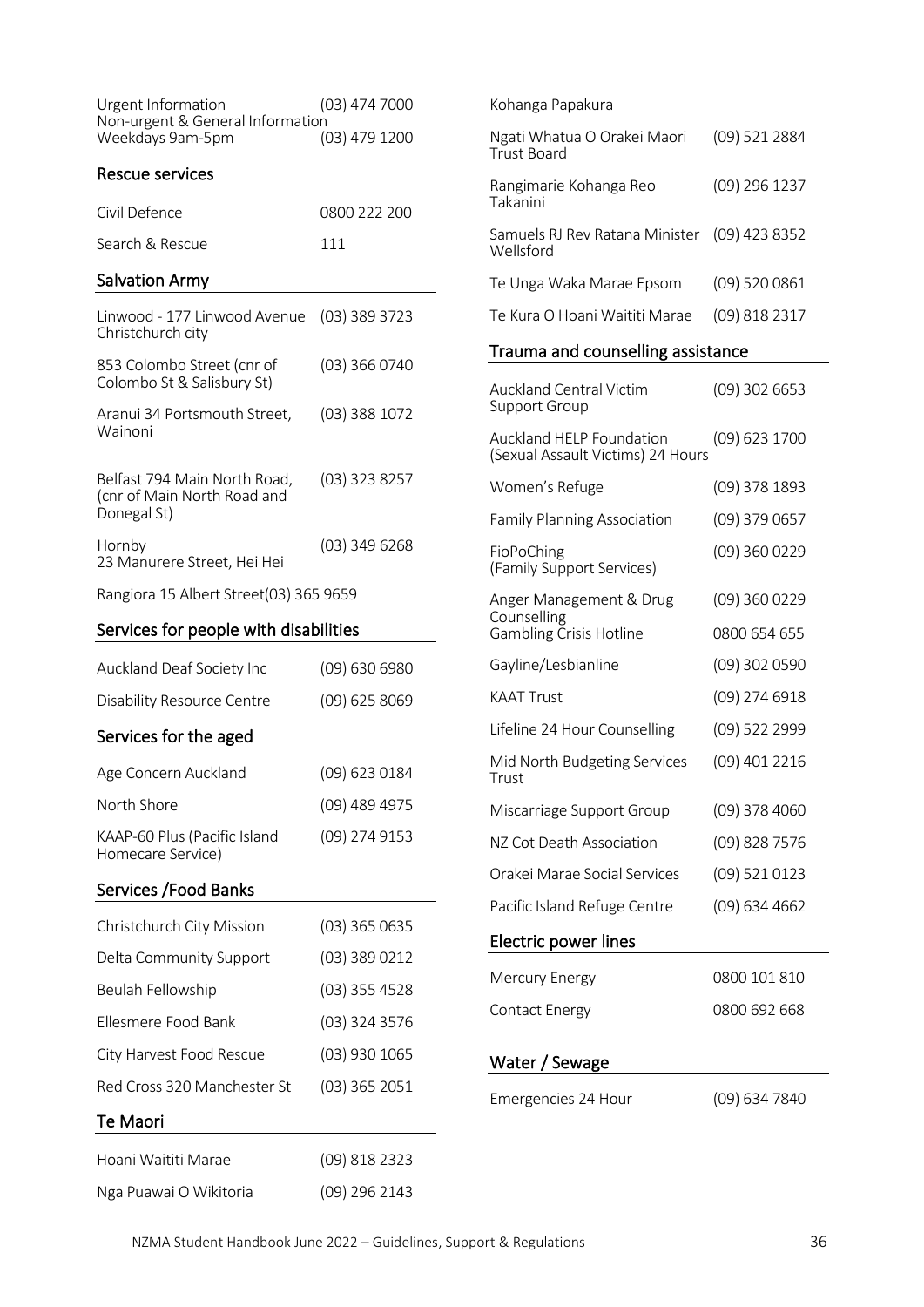# <span id="page-36-0"></span>STUDENT DECLARATION FORM

Following induction, tick to confirm your acknowledgement of the points below, and sign both copies of the declaration. NZMA will retain a copy of the signed declaration on your student file.

|                                                                                                           | Declaration                                                                                                                                                                                              |
|-----------------------------------------------------------------------------------------------------------|----------------------------------------------------------------------------------------------------------------------------------------------------------------------------------------------------------|
|                                                                                                           | I acknowledge that by signing below, I agree to be bound by the conditions, rules,<br>and regulations of NZMA, as outlined in the Student Handbook.                                                      |
| $\Box$                                                                                                    | I have been informed about the student complaints and appeals processes, and<br>know where to find this information if I have a concern or complaint, or wish to<br>appeal an assessment result.         |
| I have been informed about student disciplinary processes for breach of policy,<br>rules, or regulations. |                                                                                                                                                                                                          |
|                                                                                                           | I permit NZMA to use photographs and/or video images taken of me, and/or to<br>use statements made by me, during my enrolment, for business purposes such<br>as publication, promotion, news, or events. |
|                                                                                                           | <b>Student Name:</b>                                                                                                                                                                                     |
|                                                                                                           | Student ID Number:                                                                                                                                                                                       |
|                                                                                                           |                                                                                                                                                                                                          |
|                                                                                                           | Signature:                                                                                                                                                                                               |
| Date:                                                                                                     |                                                                                                                                                                                                          |
|                                                                                                           |                                                                                                                                                                                                          |
|                                                                                                           |                                                                                                                                                                                                          |
|                                                                                                           |                                                                                                                                                                                                          |

(Please sign Office Copy on the following page, detach and return to your Class Tutor/ Team Leader)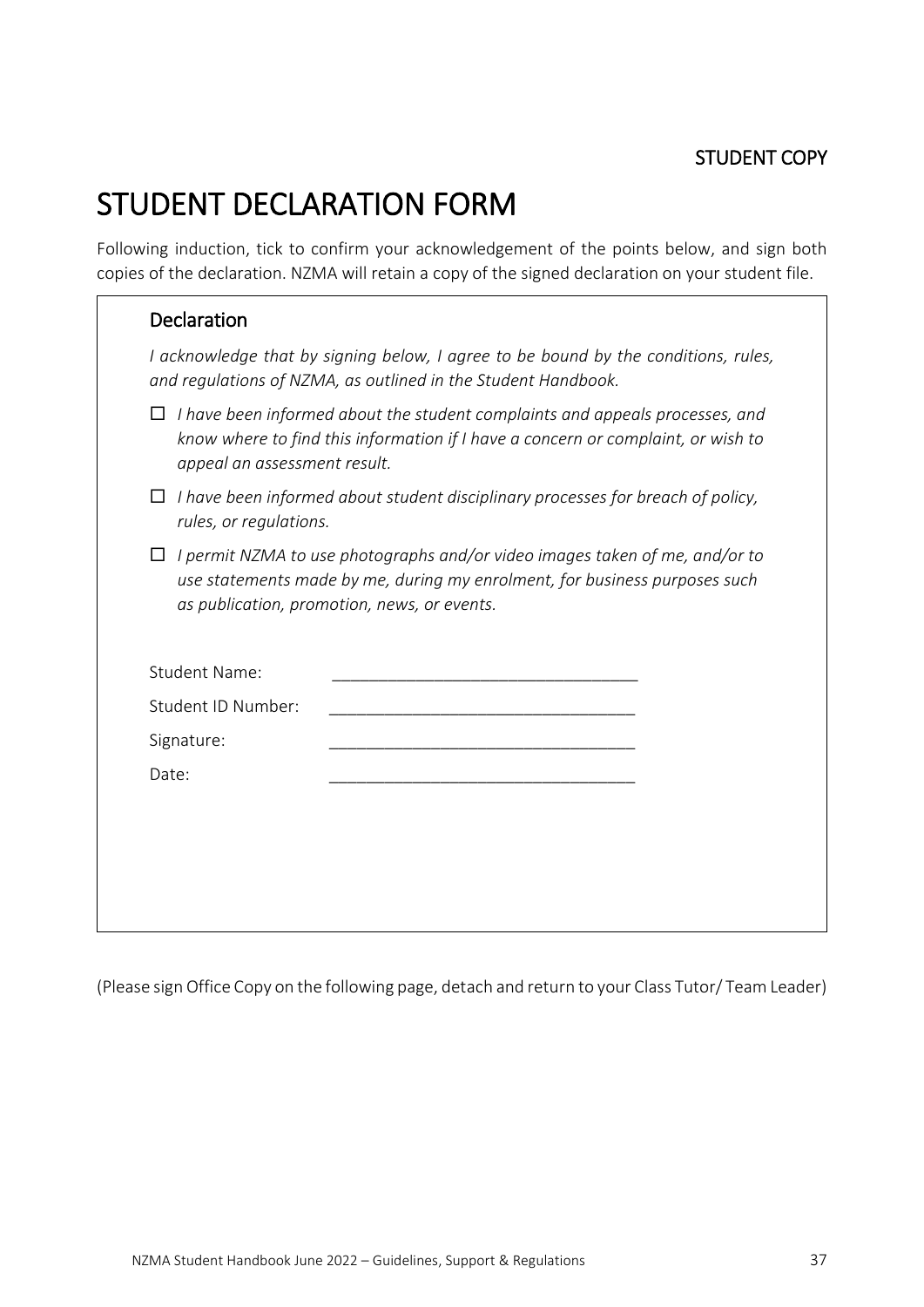*This page is intentionally left blank*